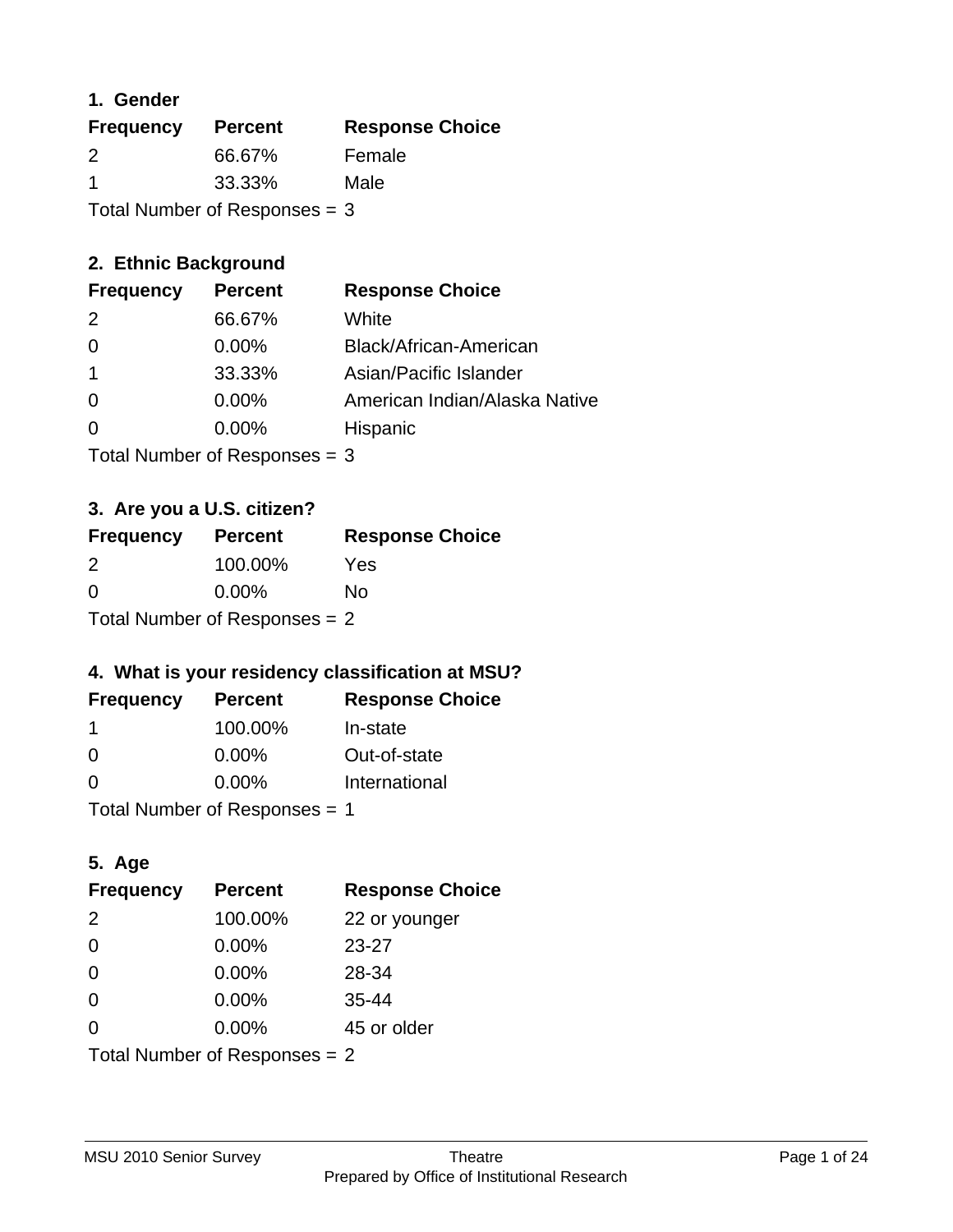**6. Has either of your parents received a bachelor's degree?**

| <b>Frequency</b> | <b>Percent</b>                  | <b>Response Choice</b> |
|------------------|---------------------------------|------------------------|
| $\mathcal{P}$    | 100.00%                         | Yes                    |
| $\Omega$         | $0.00\%$                        | Nο                     |
|                  | Total Number of Responses $= 2$ |                        |

## **7. Has either of your parents received a degree from Murray State?**

| <b>Frequency</b> | <b>Percent</b> | <b>Response Choice</b> |
|------------------|----------------|------------------------|
|                  | 50.00%         | Yes                    |
| - 1              | 50.00%         | No                     |

Total Number of Responses = 2

### **8. What was your original entry status to MSU?**

| <b>Frequency</b> | <b>Percent</b>                 | <b>Response Choice</b>                           |
|------------------|--------------------------------|--------------------------------------------------|
| $\mathbf 1$      | 50.00%                         | Freshman                                         |
| $\Omega$         | $0.00\%$                       | Transfer from community college/technical school |
| $\overline{1}$   | 50.00%                         | Transfer from 4-yr institution                   |
|                  | $Total Number of Denonese = 2$ |                                                  |

Total Number of Responses = 2

#### **9. If transfer student, how many credits were transferred?**

| <b>Frequency</b> | <b>Percent</b>                 | <b>Response Choice</b> |
|------------------|--------------------------------|------------------------|
| -0               | $0.00\%$                       | 12 or fewer            |
| 0                | $0.00\%$                       | $13 - 30$              |
| 1                | 100.00%                        | $31 - 60$              |
| $\Omega$         | $0.00\%$                       | Over <sub>60</sub>     |
|                  | Total Number of Decononces - 1 |                        |

Total Number of Responses = 1

# **10. If transfer student, approximately what percent of your University Studies (general education) classes did you take at Murray State?**

| <b>Frequency</b> | <b>Percent</b>                | <b>Response Choice</b> |
|------------------|-------------------------------|------------------------|
| -1               | 100.00%                       | Under 25%              |
| $\Omega$         | $0.00\%$                      | 25-49%                 |
| $\Omega$         | 0.00%                         | 50-74%                 |
| $\Omega$         | 0.00%                         | 75-100%                |
|                  | Total Number of Responses = 1 |                        |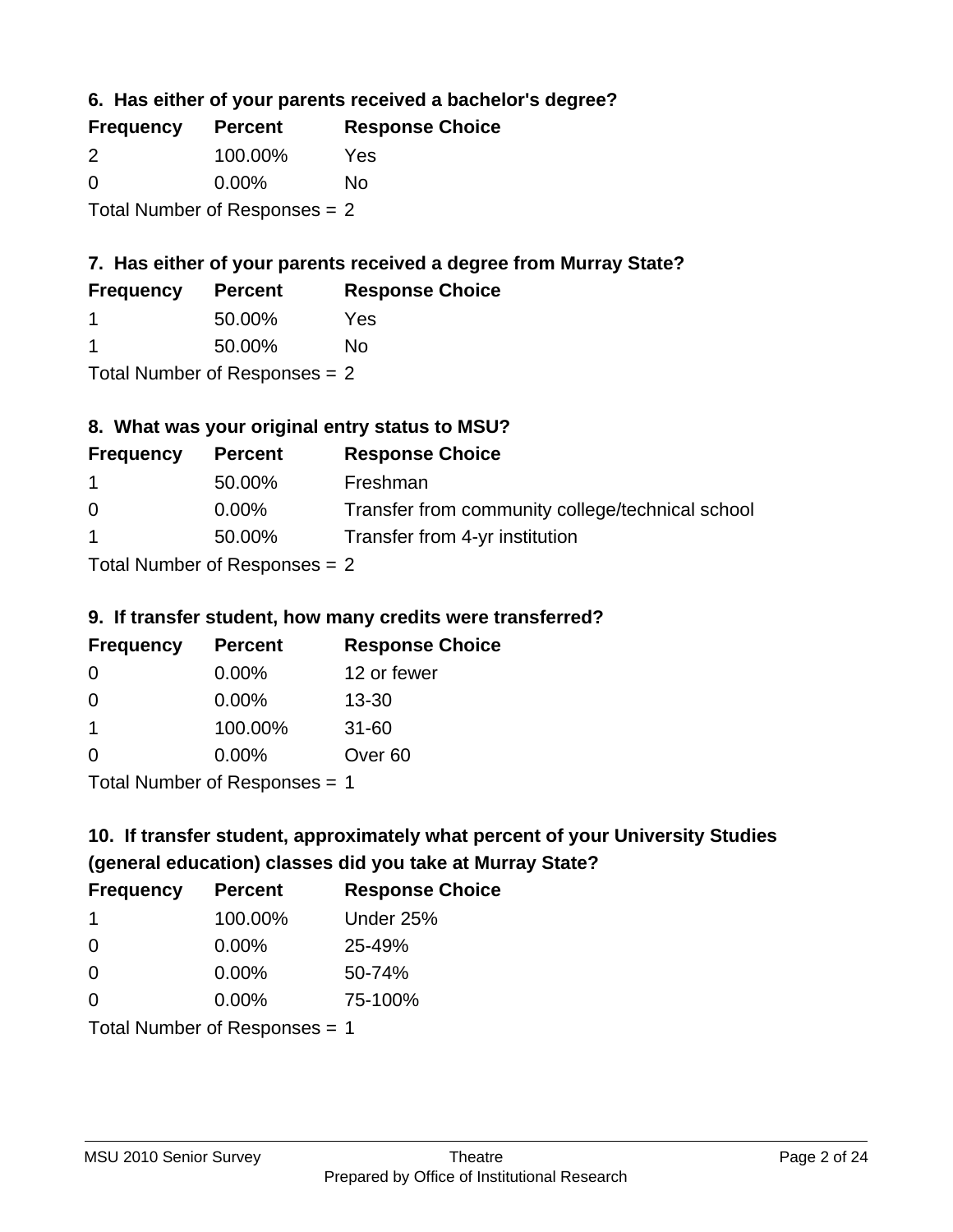#### **11. What has been your attendance status at MSU?**

| <b>Frequency</b> | <b>Percent</b>                  | <b>Response Choice</b>     |
|------------------|---------------------------------|----------------------------|
| 2                | 100.00%                         | <b>Primarily full-time</b> |
| $\Omega$         | $0.00\%$                        | <b>Primarily part-time</b> |
|                  | Total Number of Responses = $2$ |                            |

# **12. In which Residential College are you a member?**

| <b>Frequency</b> | <b>Percent</b> | <b>Response Choice</b>            |
|------------------|----------------|-----------------------------------|
| 0                | 0.00%          | Do not know                       |
| 0                | 0.00%          | <b>Clark College</b>              |
| O                | 0.00%          | <b>Elizabeth College</b>          |
| 1                | 50.00%         | <b>Franklin-Springer Colleges</b> |
| 0                | $0.00\%$       | <b>Hart College</b>               |
| 0                | 0.00%          | <b>Hester College</b>             |
| 0                | 0.00%          | <b>Regents College</b>            |
| 0                | 0.00%          | <b>Richmond College</b>           |
|                  | 50.00%         | <b>White College</b>              |
|                  |                |                                   |

Total Number of Responses = 2

## **13. Have you ever received any type of Financial Aid while at MSU? (Scholarships, grants, work-study, etc.)**

| <b>Frequency</b>                | <b>Percent</b> | <b>Response Choice</b> |
|---------------------------------|----------------|------------------------|
| 2                               | 100.00%        | Yes                    |
| $\Omega$                        | $0.00\%$       | Nο                     |
| Total Number of Responses $= 2$ |                |                        |

#### **14. What degree are you seeking at this time?**

| <b>Frequency</b> | <b>Percent</b>                  | <b>Response Choice</b> |
|------------------|---------------------------------|------------------------|
| 0                | $0.00\%$                        | Associate              |
| $\mathcal{P}$    | 100.00%                         | <b>Baccalaureate</b>   |
|                  | Total Number of Responses $= 2$ |                        |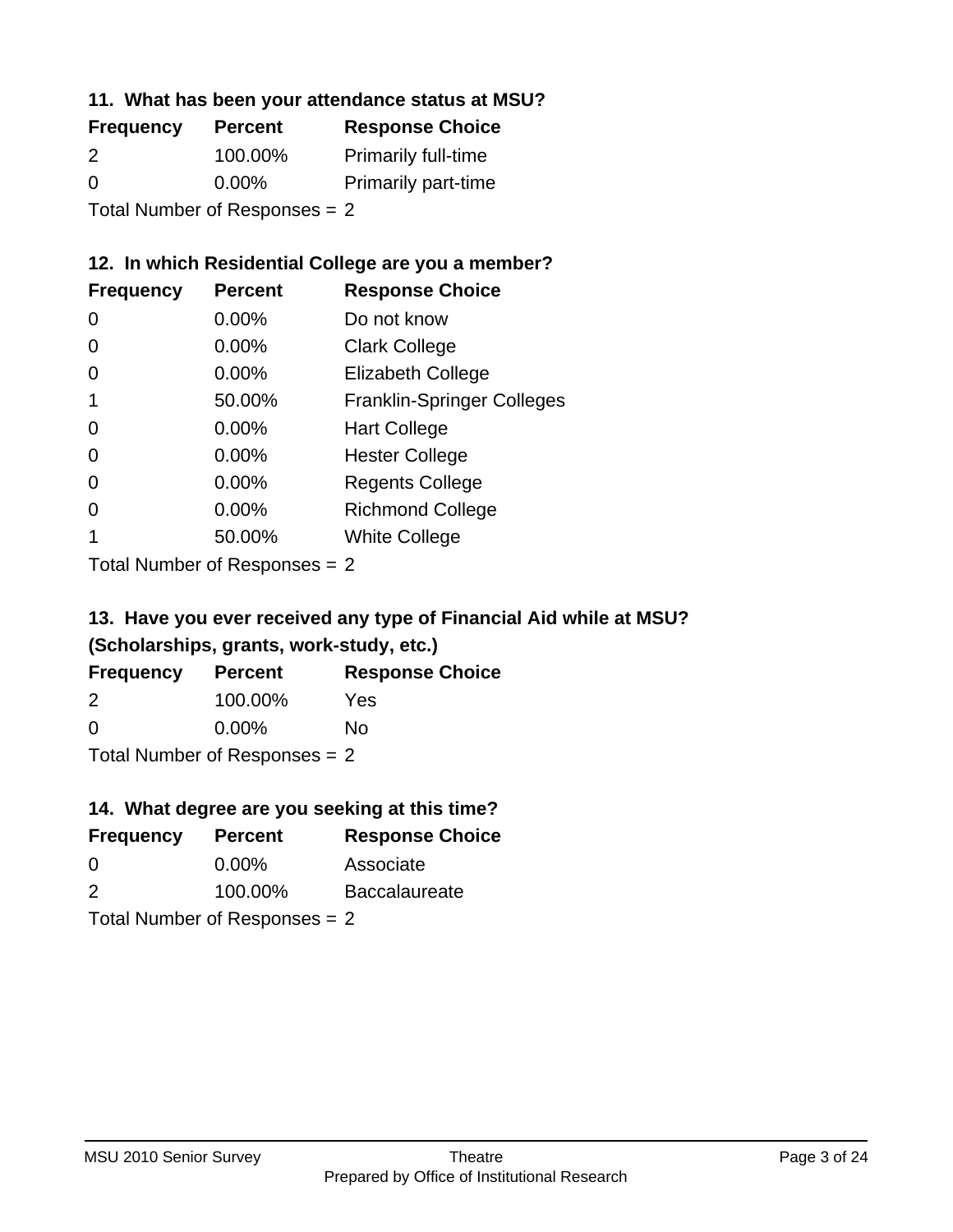**15. How many years will it take you to complete your degree from the point of your initial enrollment in college (including any time at a previous institution)?**

| <b>Frequency</b> | <b>Percent</b> | <b>Response Choice</b> |
|------------------|----------------|------------------------|
| $\Omega$         | $0.00\%$       | Two                    |
| 0                | 0.00%          | <b>Three</b>           |
| 1                | 50.00%         | Four                   |
| 1                | 50.00%         | Five                   |
| $\Omega$         | 0.00%          | <b>Six</b>             |
| 0                | 0.00%          | More than six          |
|                  |                |                        |

Total Number of Responses = 2

#### **16. In what range does your grade point average fall?**

| <b>Frequency</b> | <b>Percent</b>              | <b>Response Choice</b> |
|------------------|-----------------------------|------------------------|
| -0               | $0.00\%$                    | $2.00 - 2.50$          |
| $\Omega$         | 0.00%                       | $2.51 - 3.00$          |
|                  | 50.00%                      | $3.01 - 3.50$          |
|                  | 50.00%                      | $3.51 - 4.00$          |
|                  | Tatal Massakan af Dagmannar |                        |

Total Number of Responses = 2

# **They are used to sort the data, and do not appear in this table Questions 17 and 18 relate to department and program information.**

### **19. For what purpose did you enroll at MSU?**

| <b>Frequency</b> | <b>Percent</b>              | <b>Response Choice</b>                    |
|------------------|-----------------------------|-------------------------------------------|
| 0                | $0.00\%$                    | To receive an associate degree            |
| 2                | 100.00%                     | To receive a baccalaureate degree         |
| $\overline{0}$   | $0.00\%$                    | To take a few job related courses         |
| $\Omega$         | 0.00%                       | To transfer to another college/university |
|                  | Total Number of Despanses 2 |                                           |

I otal Number of Responses = 2

# **20. What is the highest degree you eventually hope to receive?**

| <b>Frequency</b> | <b>Percent</b>                  | <b>Response Choice</b> |
|------------------|---------------------------------|------------------------|
| 0                | 0.00%                           | Associate              |
| $\overline{0}$   | $0.00\%$                        | <b>Baccalaureate</b>   |
| 2                | 100.00%                         | Graduate               |
| $\Omega$         | $0.00\%$                        | Professional           |
|                  | Total Number of Responses $= 2$ |                        |

MSU 2010 Senior Survey **Theatre**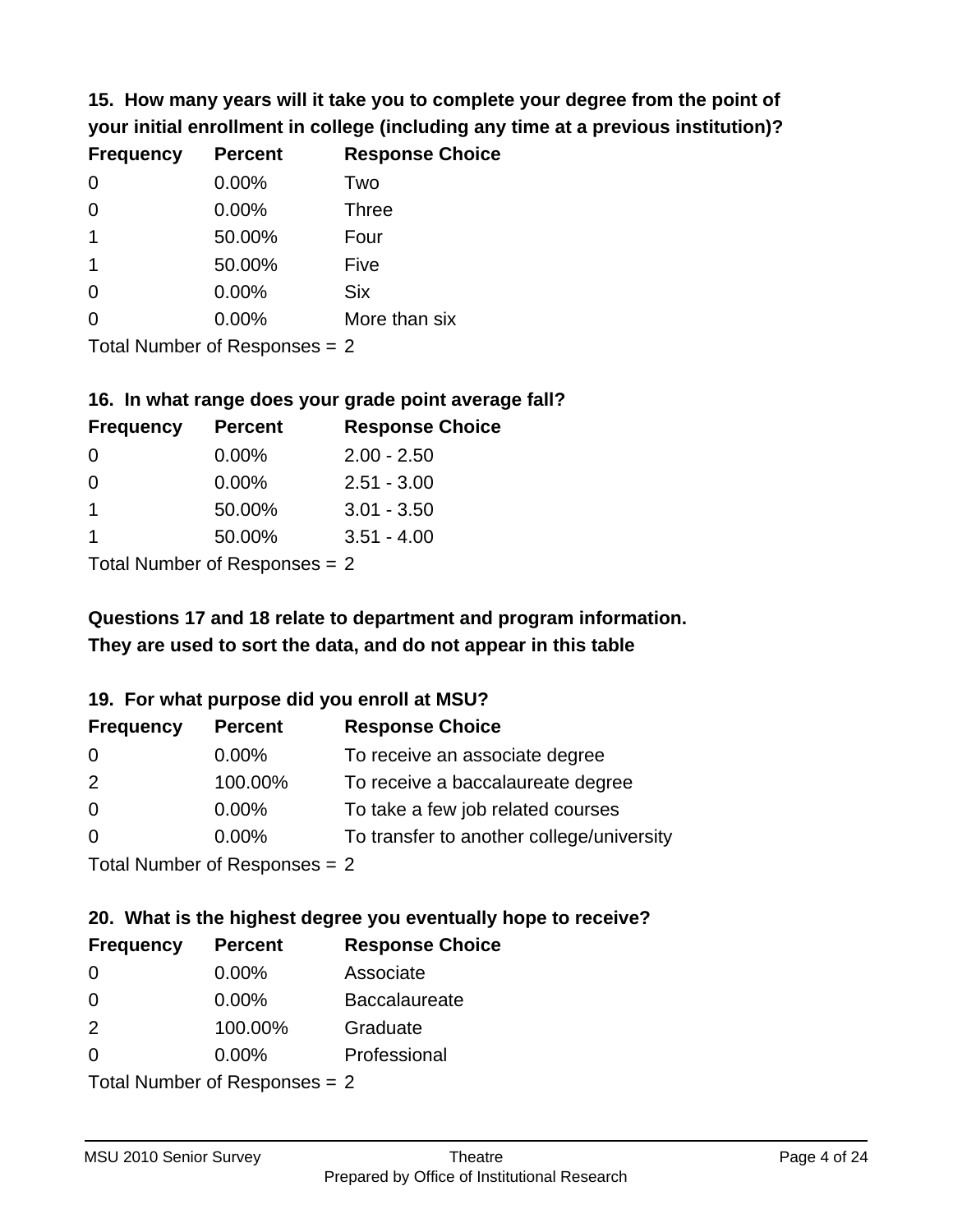#### **21. Which best describes your situation?**

| <b>Frequency</b> | <b>Percent</b> | <b>Response Choice</b>               |
|------------------|----------------|--------------------------------------|
| $\Omega$         | $0.00\%$       | Did not change major/area            |
|                  | 50.00%         | Did not initially declare major/area |
|                  | 50.00%         | Changed major/area                   |

Total Number of Responses = 2

### **22. While school was in session during the past year, how many hours per week, on average, did you work for pay?**

| <b>Frequency</b> | <b>Percent</b> | <b>Response Choice</b> |
|------------------|----------------|------------------------|
| $\Omega$         | 0.00%          | Did not work           |
| $\mathbf 1$      | 50.00%         | Worked 1-10 hrs        |
| $\mathbf 1$      | 50.00%         | Worked 11-20 hrs       |
| $\Omega$         | 0.00%          | Worked 21-30 hrs       |
| $\Omega$         | 0.00%          | Worked 31-40 hrs       |
| $\Omega$         | 0.00%          | Worked over 40 hrs     |
|                  |                |                        |

Total Number of Responses = 2

#### **23. For the most part, were classes offered at times convenient to you?**

| <b>Frequency</b>                | <b>Percent</b> | <b>Response Choice</b> |
|---------------------------------|----------------|------------------------|
| 2                               | 100.00%        | Yes                    |
| $\Omega$                        | $0.00\%$       | No                     |
| Total Number of Responses $= 2$ |                |                        |

#### **24. If no, what time would you have preferred?**

| <b>Frequency</b>                | <b>Percent</b> | <b>Response Choice</b> |
|---------------------------------|----------------|------------------------|
| $\Omega$                        | #DIV/0!        | Late afternoon         |
| $\Omega$                        | #DIV/0!        | Evening                |
| $\Omega$                        | #DIV/0!        | Weekend                |
| $\Omega$                        | #DIV/0!        | During the day         |
| Total Number of Responses = $0$ |                |                        |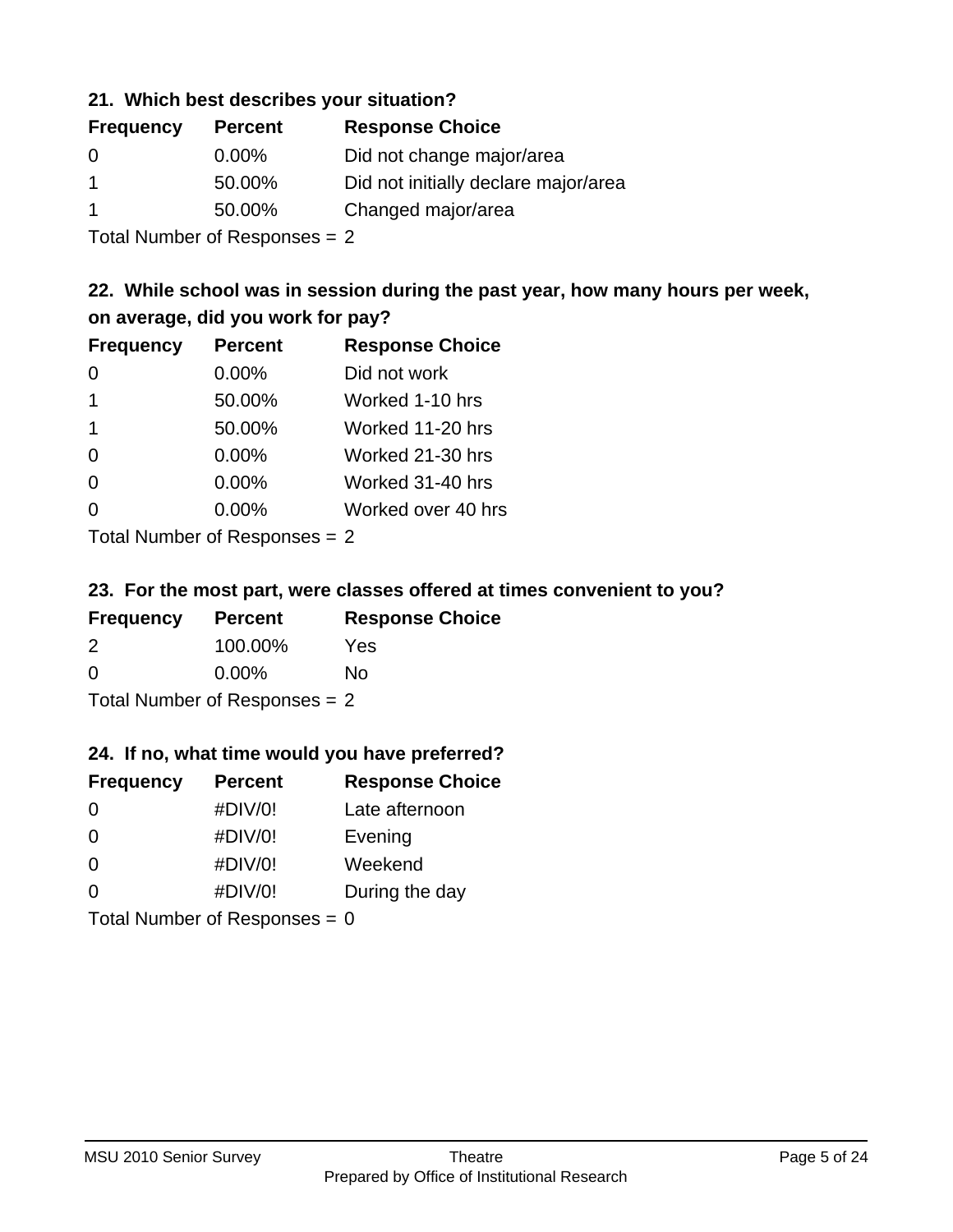### **25. Which best describes the location where you completed the majority of your coursework?**

| <b>Frequency</b> | <b>Percent</b>                  | <b>Response Choice</b> |
|------------------|---------------------------------|------------------------|
| 2                | 100.00%                         | Murray                 |
| 0                | 0.00%                           | Paducah                |
| 0                | 0.00%                           | Ft. Campbell           |
| 0                | 0.00%                           | Madisonville           |
| 0                | 0.00%                           | Hopkinsville           |
| 0                | 0.00%                           | Henderson              |
| 0                | 0.00%                           | On the Internet        |
| 0                | 0.00%                           | Other                  |
|                  | Total Number of Responses $= 2$ |                        |

#### **26. Did you take any online courses while at Murray State?**

| <b>Frequency</b> | <b>Percent</b>                  | <b>Response Choice</b> |
|------------------|---------------------------------|------------------------|
| - 0              | $0.00\%$                        | Yes                    |
| $\mathcal{P}$    | 100.00%                         | No                     |
|                  | Total Number of Responses $= 2$ |                        |

## **27. Did it take you an extra semester or more to complete degree requirements at Murray State?**

| <b>Frequency</b><br><b>Percent</b> |                            | <b>Response Choice</b> |  |  |
|------------------------------------|----------------------------|------------------------|--|--|
|                                    | 50.00%                     | Yes                    |  |  |
|                                    | 50.00%                     | Nο                     |  |  |
|                                    | Tatal Number of Desperance |                        |  |  |

Total Number of Responses = 2

#### **28. If yes, why did it take you an extra semester or more?**

| <b>Frequency</b>                | <b>Percent</b> | <b>Response Choice</b>                                       |  |
|---------------------------------|----------------|--------------------------------------------------------------|--|
| $\mathbf 0$                     | $0.00\%$       | Work obligation limited my enrollment.                       |  |
| $\mathbf 0$                     | $0.00\%$       | Family obligations limited my enrollment.                    |  |
| $\mathbf 0$                     | $0.00\%$       | Tuition and other costs of attendance limited my enrollment. |  |
| $\mathbf{1}$                    | 100.00%        | A decision to change majors added to my requirements.        |  |
| $\mathbf 0$                     | $0.00\%$       | A required course or courses were not offered.               |  |
| $\mathbf 0$                     | $0.00\%$       | Credits were lost transferring to Murray State.              |  |
| $\mathbf 0$                     | $0.00\%$       | Other                                                        |  |
| Total Number of Responses $= 1$ |                |                                                              |  |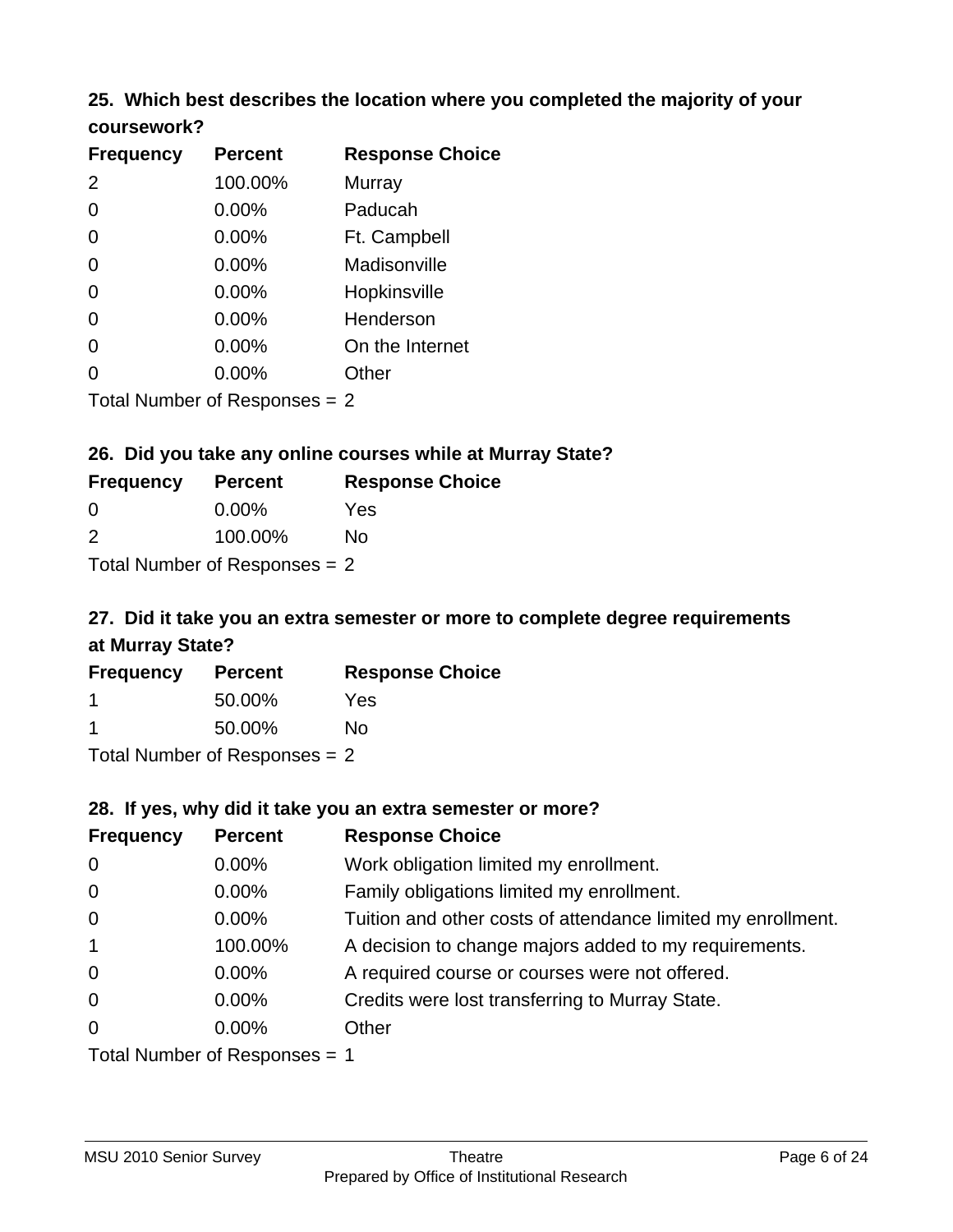### **29. Did you have trouble getting any course(s) you needed while at Murray State?**

| <b>Frequency</b> | <b>Percent</b>                | <b>Response Choice</b> |
|------------------|-------------------------------|------------------------|
|                  | 50.00%                        | Yes                    |
|                  | 50.00%                        | Nο                     |
|                  | Total Number of Responses = 2 |                        |

#### **30. If yes, why did you have trouble getting the course?**

| <b>Frequency</b> | <b>Percent</b> | <b>Response Choice</b>                                |
|------------------|----------------|-------------------------------------------------------|
| $\overline{0}$   | $0.00\%$       | Not offered the semester I needed it.                 |
| $\overline{0}$   | $0.00\%$       | Not offered at hours convenient to my work schedule.  |
| $\overline{1}$   | 100.00%        | Not offered at hours suitable for my school schedule. |
| $\overline{0}$   | $0.00\%$       | All course sections were closed.                      |
| $\overline{0}$   | $0.00\%$       | I was unaware of the prerequisites for the course.    |
|                  |                |                                                       |

Total Number of Responses = 1

### **31. Which statement best describes your experience with off-campus coop/internship?**

| <b>Frequency</b> | <b>Percent</b> | <b>Response Choice</b>             |
|------------------|----------------|------------------------------------|
| 2                | 100.00%        | Cannot judge, I did not have one.  |
| $\Omega$         | 0.00%          | My experience was very valuable.   |
| $\Omega$         | 0.00%          | My experience was valuable.        |
| $\Omega$         | 0.00%          | My experience was of little value. |
| $\Omega$         | 0.00%          | My experience was of no value.     |
|                  |                |                                    |

Total Number of Responses = 2

# **32. Which statement best describes your experience with on-campus faculty-directed research, scholarly, or creative project?**

| <b>Frequency</b> | <b>Percent</b>                 | <b>Response Choice</b>             |
|------------------|--------------------------------|------------------------------------|
| 2                | 100.00%                        | Cannot judge; I did not have one.  |
| $\overline{0}$   | $0.00\%$                       | My experience was very valuable.   |
| $\Omega$         | $0.00\%$                       | My experience was valuable.        |
| $\Omega$         | $0.00\%$                       | My experience was of little value. |
| $\Omega$         | $0.00\%$                       | My experience was of no value.     |
|                  | $Total Number of Denonone = 2$ |                                    |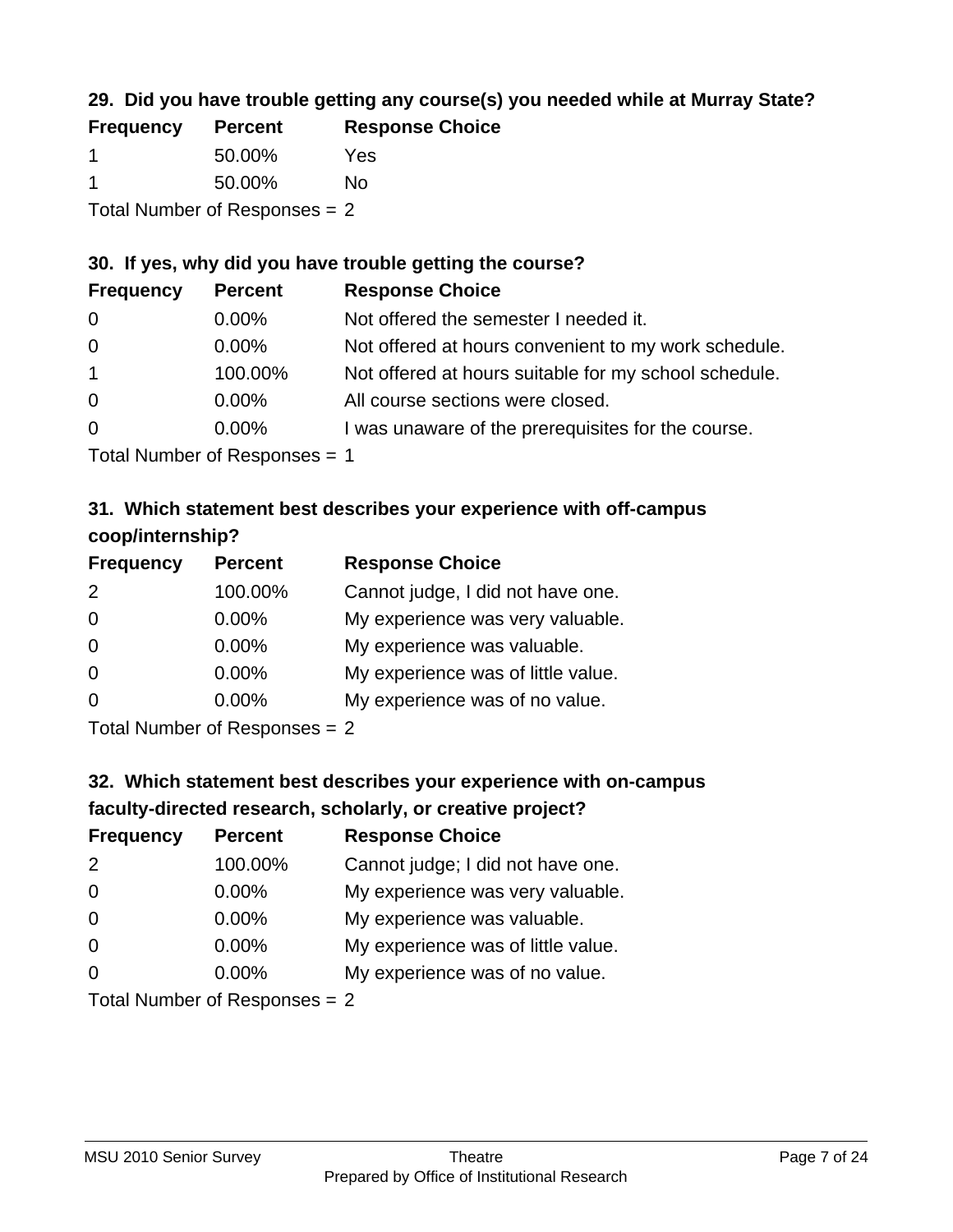#### **33. Which statement best describes your experience with academic advising in your major/area?**

| $\cdots$ your mapping out |                |                                                       |
|---------------------------|----------------|-------------------------------------------------------|
| <b>Frequency</b>          | <b>Percent</b> | <b>Response Choice</b>                                |
| 0                         | $0.00\%$       | Cannot judge; I did not make use of the opportunity.  |
| $\mathbf{1}$              | 50.00%         | I was satisfied with information my adviser provided. |
| $\mathbf{1}$              | 50.00%         | Advice was inaccurate, incomplete, or misleading.     |
| $\overline{0}$            | $0.00\%$       | My adviser was not available.                         |
|                           |                |                                                       |

Total Number of Responses = 2

### **For questions 34-48, indicate the extent to which you were satisfied.**

| 34. Class size relative to type of course |  |  |  |  |  |  |  |  |
|-------------------------------------------|--|--|--|--|--|--|--|--|
|-------------------------------------------|--|--|--|--|--|--|--|--|

| <b>Frequency</b> | <b>Percent</b>                 | <b>Response Choice</b> |
|------------------|--------------------------------|------------------------|
| $\mathcal{P}$    | 100.00%                        | Very satisfied         |
| $\Omega$         | 0.00%                          | <b>Satisfied</b>       |
| $\Omega$         | 0.00%                          | <b>Dissatisfied</b>    |
| $\Omega$         | $0.00\%$                       | Very dissatisfied      |
|                  | Total Number of Poenonces $-2$ |                        |

Total Number of Responses  $= 2$ 

#### **35. Out-of-class availability of faculty**

| <b>Frequency</b>          | <b>Percent</b> | <b>Response Choice</b> |  |
|---------------------------|----------------|------------------------|--|
| $\Omega$                  | $0.00\%$       | Very satisfied         |  |
| $\mathcal{P}$             | 100.00%        | Satisfied              |  |
| $\Omega$                  | $0.00\%$       | <b>Dissatisfied</b>    |  |
| $\Omega$                  | 0.00%          | Very dissatisfied      |  |
| Total Number of Deepensee |                |                        |  |

Total Number of Responses = 2

## **36. Effectiveness of your high school preparation for college work**

| <b>Frequency</b> | <b>Percent</b>                | <b>Response Choice</b> |
|------------------|-------------------------------|------------------------|
| $\Omega$         | $0.00\%$                      | Very satisfied         |
| $\Omega$         | $0.00\%$                      | Satisfied              |
| 2                | 100.00%                       | <b>Dissatisfied</b>    |
| $\Omega$         | $0.00\%$                      | Very dissatisfied      |
|                  | Total Number of Responses = 2 |                        |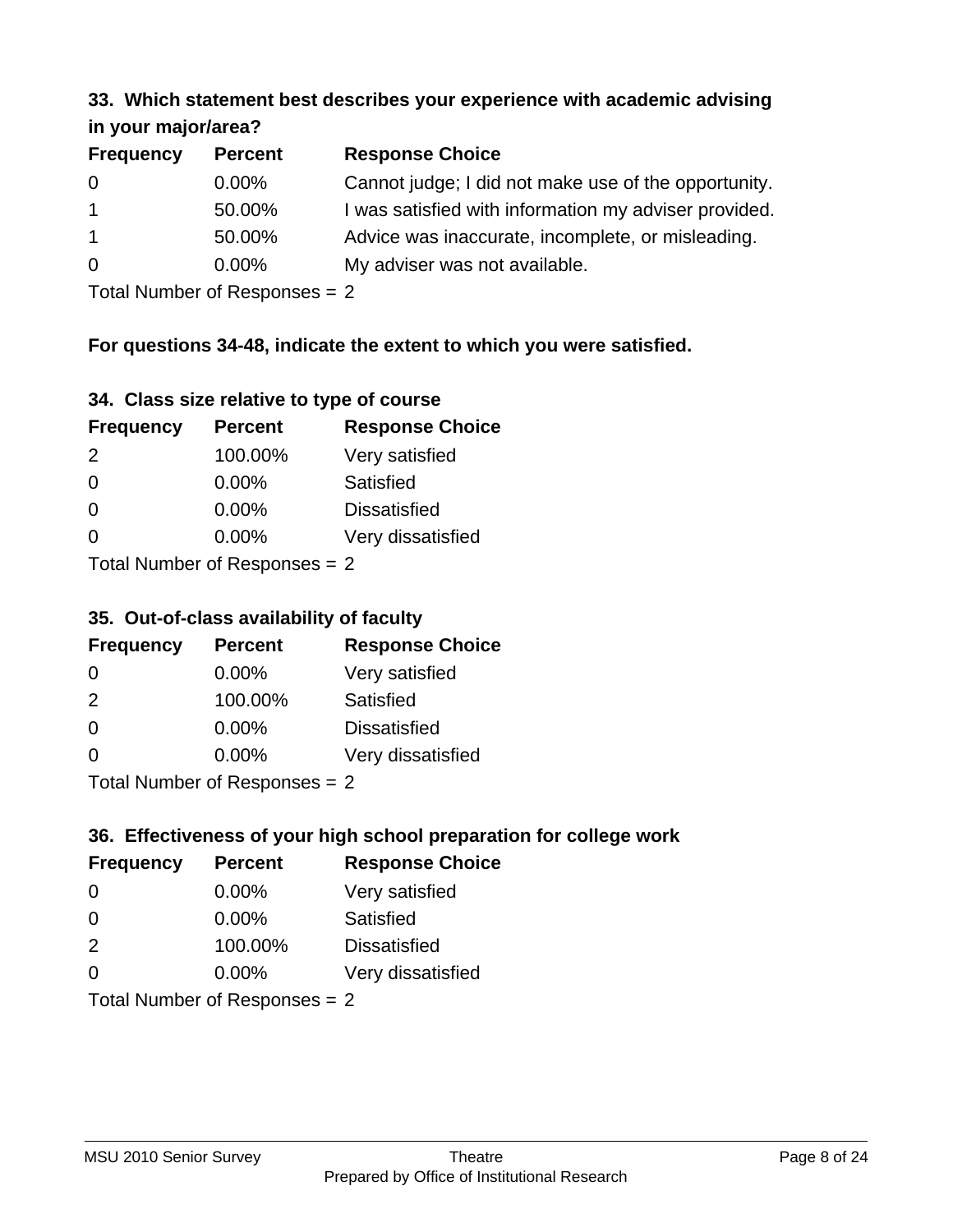### **37. Fairness of faculty in their treatment of individual students**

| <b>Frequency</b> | <b>Percent</b> | <b>Response Choice</b> |
|------------------|----------------|------------------------|
| $\Omega$         | 0.00%          | Very satisfied         |
|                  | 50.00%         | Satisfied              |
| -1               | 50.00%         | <b>Dissatisfied</b>    |
| $\Omega$         | $0.00\%$       | Very dissatisfied      |
|                  |                |                        |

Total Number of Responses = 2

#### **38. Overall quality of instruction at Murray State**

| <b>Frequency</b> | <b>Percent</b> | <b>Response Choice</b> |
|------------------|----------------|------------------------|
| 0                | $0.00\%$       | Very satisfied         |
| $\mathcal{P}$    | 100.00%        | Satisfied              |
| $\Omega$         | $0.00\%$       | <b>Dissatisfied</b>    |
| ∩                | 0.00%          | Very dissatisfied      |
|                  |                |                        |

Total Number of Responses = 2

## **39. Quality of instruction in University Studies (General Education) courses**

| <b>Frequency</b> | <b>Percent</b>            | <b>Response Choice</b> |
|------------------|---------------------------|------------------------|
| $\Omega$         | $0.00\%$                  | Very satisfied         |
| $\mathcal{P}$    | 100.00%                   | Satisfied              |
| $\Omega$         | 0.00%                     | <b>Dissatisfied</b>    |
| $\Omega$         | 0.00%                     | Very dissatisfied      |
|                  | Total Number of Deepersee |                        |

Total Number of Responses = 2

#### **40. Quality of instruction in your major**

| <b>Frequency</b>          | <b>Percent</b> | <b>Response Choice</b> |
|---------------------------|----------------|------------------------|
|                           | 50.00%         | Very satisfied         |
| -1                        | 50.00%         | Satisfied              |
| $\Omega$                  | $0.00\%$       | <b>Dissatisfied</b>    |
| $\Omega$                  | $0.00\%$       | Very dissatisfied      |
| Total Number of Despanses |                |                        |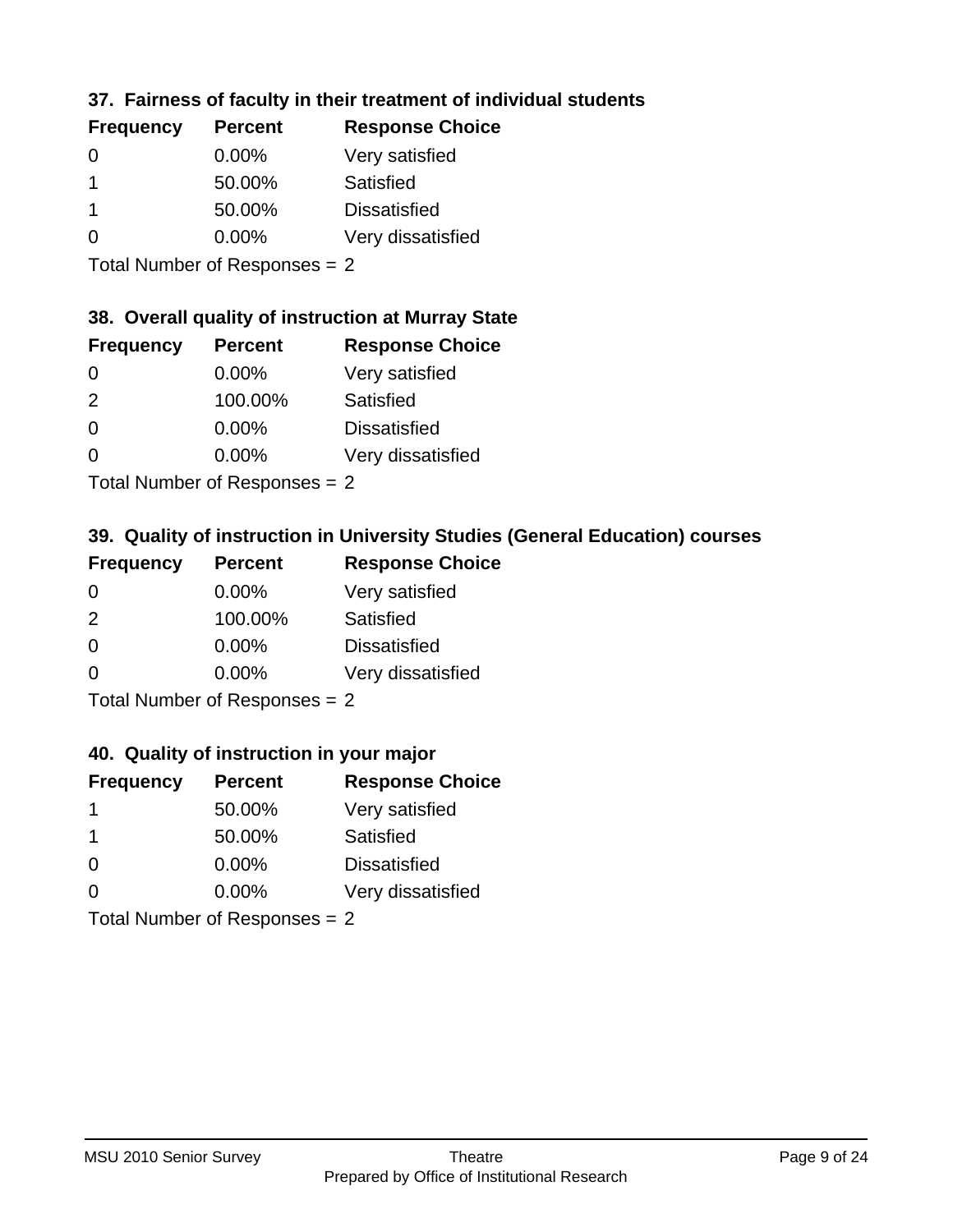### **41. Clarity of program objectives in your major**

| <b>Frequency</b> | <b>Percent</b> | <b>Response Choice</b> |
|------------------|----------------|------------------------|
| 0                | $0.00\%$       | Very satisfied         |
| $\mathcal{P}$    | 100.00%        | Satisfied              |
| $\Omega$         | 0.00%          | <b>Dissatisfied</b>    |
| $\Omega$         | 0.00%          | Very dissatisfied      |
|                  |                |                        |

Total Number of Responses = 2

#### **42. Intellectual challenge of the academic program**

| <b>Frequency</b> | <b>Percent</b> | <b>Response Choice</b> |
|------------------|----------------|------------------------|
|                  | 50.00%         | Very satisfied         |
|                  | 50.00%         | Satisfied              |
| $\Omega$         | $0.00\%$       | <b>Dissatisfied</b>    |
| O                | $0.00\%$       | Very dissatisfied      |
|                  |                |                        |

Total Number of Responses = 2

## **43. Encouragement and information from your major department for employment after graduation**

| <b>Frequency</b> | <b>Percent</b>             | <b>Response Choice</b> |
|------------------|----------------------------|------------------------|
| 0                | $0.00\%$                   | Very satisfied         |
| 0                | $0.00\%$                   | Satisfied              |
| 2                | 100.00%                    | <b>Dissatisfied</b>    |
| $\Omega$         | 0.00%                      | Very dissatisfied      |
|                  | Total Number of Desperance |                        |

Total Number of Responses = 2

### **44. Availability of opportunities to engage in a faculty-mentored research,**

#### **scholarly, or creative project in your area of study/interest**

| <b>Frequency</b> | <b>Percent</b> | <b>Response Choice</b> |
|------------------|----------------|------------------------|
| $\Omega$         | $0.00\%$       | Very satisfied         |
| $\Omega$         | $0.00\%$       | Satisfied              |
| 2                | 100.00%        | <b>Dissatisfied</b>    |
| $\Omega$         | 0.00%          | Very dissatisfied      |
|                  |                |                        |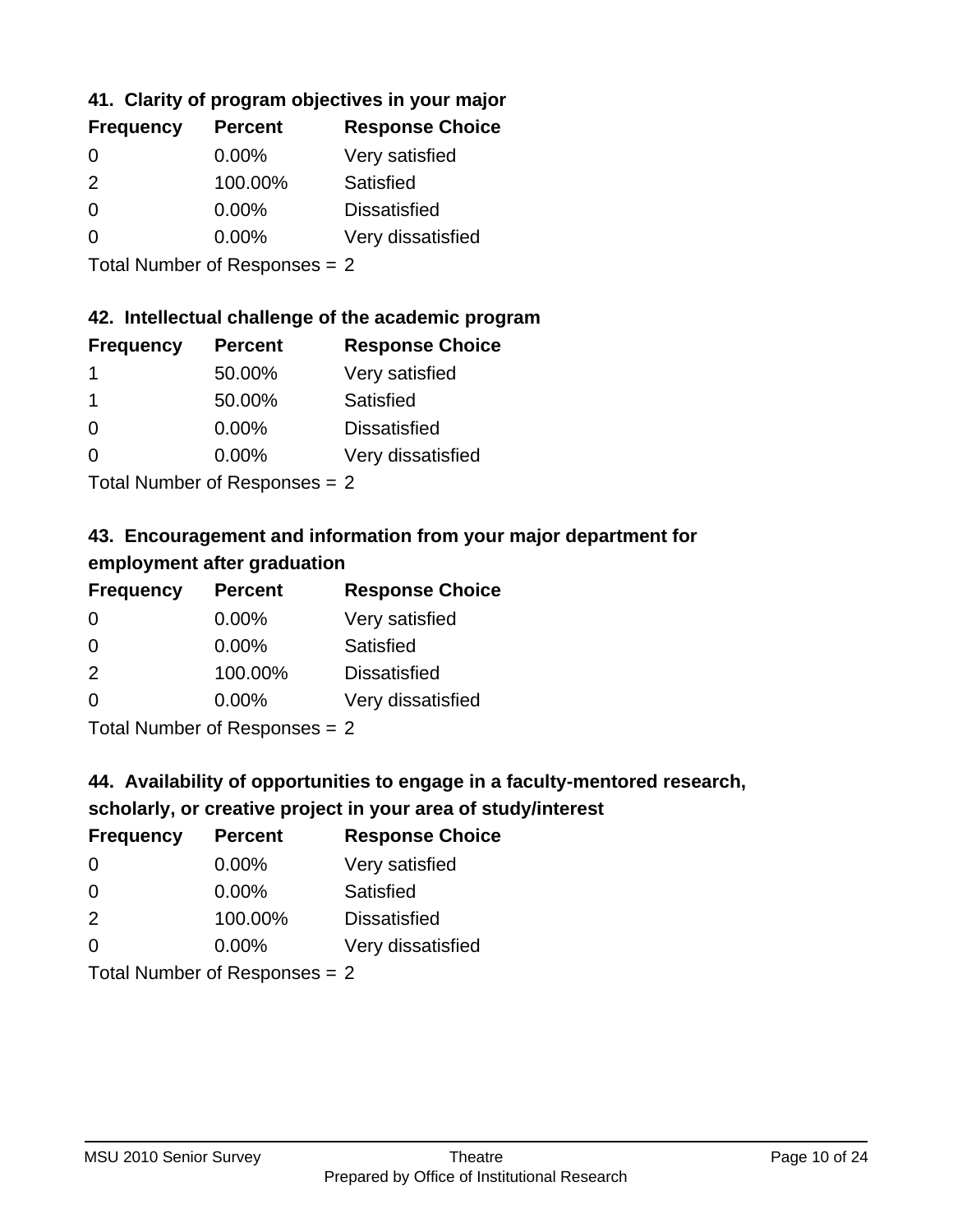#### **45. Library hours**

| <b>Frequency</b> | <b>Percent</b> | <b>Response Choice</b> |
|------------------|----------------|------------------------|
|                  | 50.00%         | Very satisfied         |
|                  | 50.00%         | Satisfied              |
| $\Omega$         | $0.00\%$       | <b>Dissatisfied</b>    |
| $\Omega$         | $0.00\%$       | Very dissatisfied      |
|                  |                |                        |

Total Number of Responses = 2

### **46. Effectiveness of library personnel in meeting your information needs**

| <b>Frequency</b> | <b>Percent</b> | <b>Response Choice</b> |
|------------------|----------------|------------------------|
|                  | 50.00%         | Very satisfied         |
| $\Omega$         | $0.00\%$       | Satisfied              |
|                  | 50.00%         | <b>Dissatisfied</b>    |
| ∩                | $0.00\%$       | Very dissatisfied      |
|                  |                |                        |

Total Number of Responses = 2

### **47. Access to library resources on hand**

| <b>Frequency</b> | <b>Percent</b>            | <b>Response Choice</b> |
|------------------|---------------------------|------------------------|
|                  | 50.00%                    | Very satisfied         |
| $\Omega$         | $0.00\%$                  | Satisfied              |
| -1               | 50.00%                    | <b>Dissatisfied</b>    |
| $\Omega$         | 0.00%                     | Very dissatisfied      |
|                  | Total Number of Deepensee |                        |

Total Number of Responses = 2

#### **48. Electronic access to library resources**

| <b>Frequency</b>              | <b>Percent</b> | <b>Response Choice</b> |
|-------------------------------|----------------|------------------------|
|                               | 50.00%         | Very satisfied         |
| -1                            | 50.00%         | Satisfied              |
| $\Omega$                      | $0.00\%$       | <b>Dissatisfied</b>    |
| $\Omega$                      | 0.00%          | Very dissatisfied      |
| $Total Number of Denonce = 2$ |                |                        |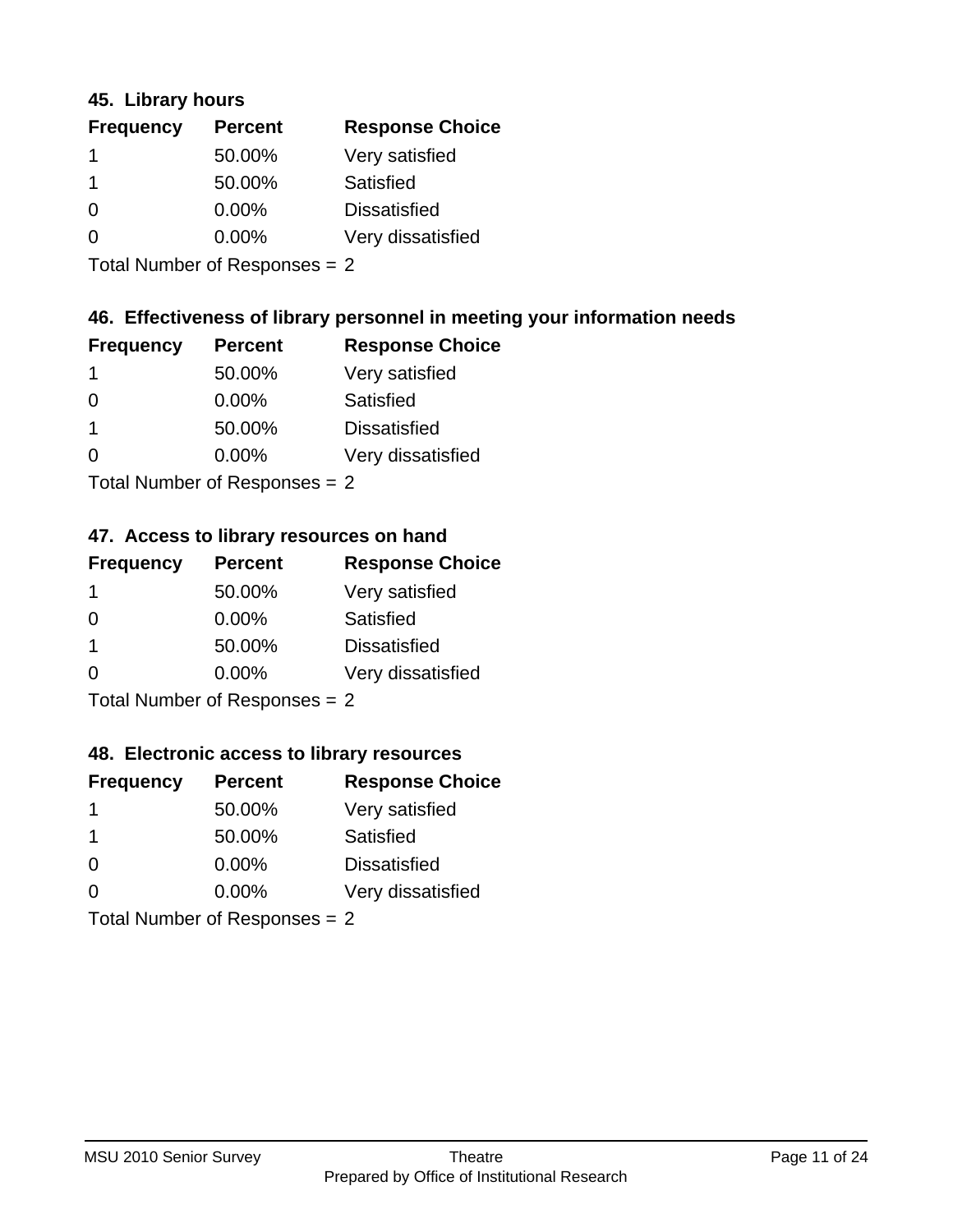**was in helping you achieve these goals. For questions 49-55, please indicate how effective University Studies at MSU** 

### **49. Writing Skills**

| <b>Frequency</b>              | <b>Percent</b> | <b>Response Choice</b> |
|-------------------------------|----------------|------------------------|
| $\Omega$                      | $0.00\%$       | Very effective         |
| $\Omega$                      | 0.00%          | Effective              |
| 2                             | 100.00%        | Ineffective            |
| $\Omega$                      | $0.00\%$       | Very ineffective       |
| Total Number of Responses = 2 |                |                        |

**50. Speaking Skills**

| <b>Frequency</b>              | <b>Percent</b> | <b>Response Choice</b> |
|-------------------------------|----------------|------------------------|
| $\Omega$                      | 0.00%          | Very effective         |
| $\mathcal{P}$                 | 100.00%        | Effective              |
| $\Omega$                      | 0.00%          | Ineffective            |
| ∩                             | 0.00%          | Very ineffective       |
| $Total Number of Denonce - 2$ |                |                        |

Total Number of Responses = 2

### **51. Critical Thinking Skills**

| <b>Frequency</b>               | <b>Percent</b> | <b>Response Choice</b> |
|--------------------------------|----------------|------------------------|
| $\Omega$                       | $0.00\%$       | Very effective         |
| -1                             | 50.00%         | Effective              |
| $\mathbf 1$                    | 50.00%         | Ineffective            |
| $\Omega$                       | 0.00%          | Very ineffective       |
| $Total Number of Denonone = 2$ |                |                        |

Total Number of Responses = 2

### **52. Computer Technology**

| <b>Frequency</b>                | <b>Percent</b> | <b>Response Choice</b> |
|---------------------------------|----------------|------------------------|
| $\Omega$                        | $0.00\%$       | Very effective         |
| $\mathbf 1$                     | 50.00%         | Effective              |
| $\mathbf 1$                     | 50.00%         | Ineffective            |
| $\Omega$                        | $0.00\%$       | Very ineffective       |
| Total Number of Responses = $2$ |                |                        |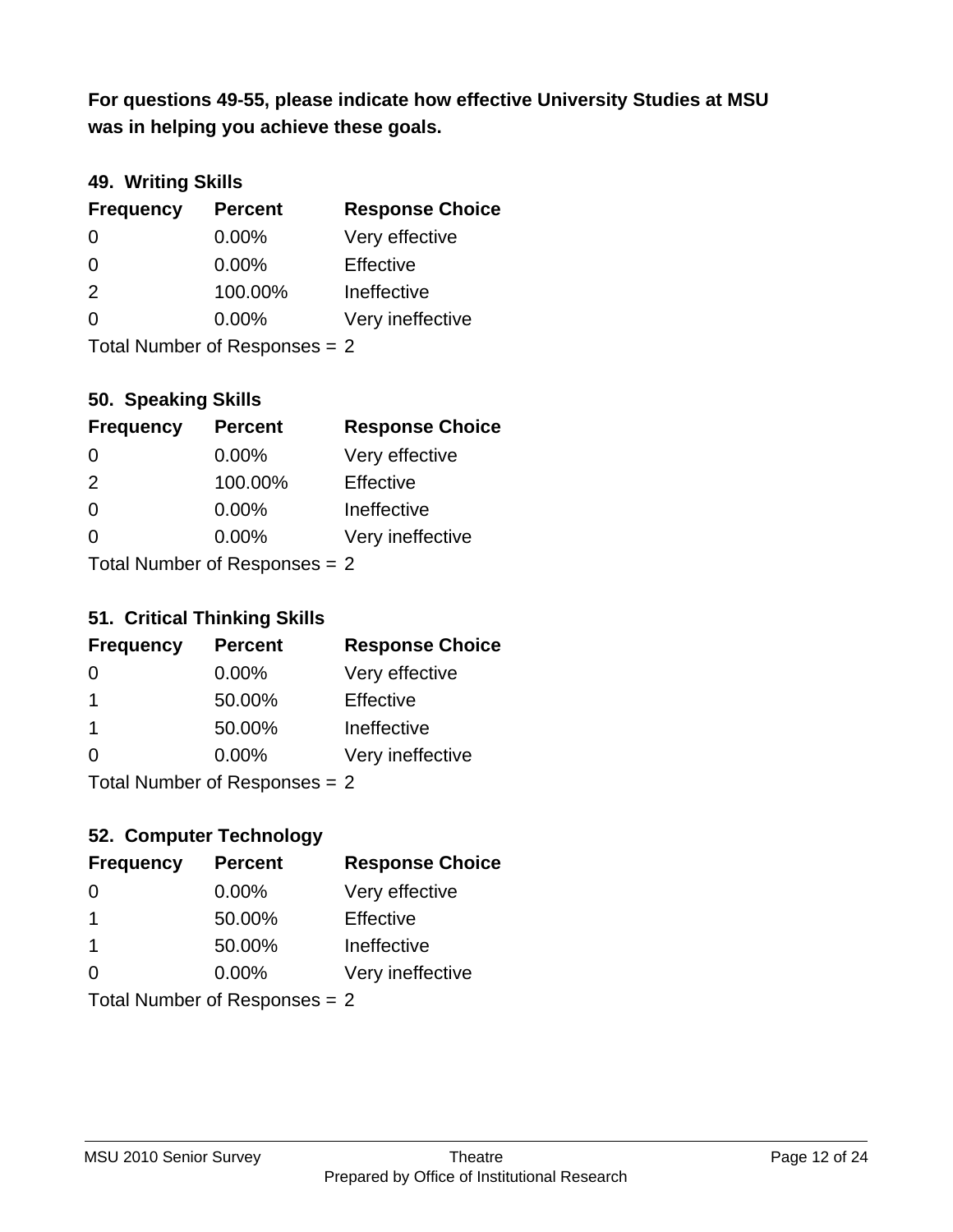### **53. General Knowledge in the liberal arts and sciences**

| <b>Frequency</b> | <b>Percent</b> | <b>Response Choice</b> |
|------------------|----------------|------------------------|
|                  | 50.00%         | Very effective         |
|                  | 50.00%         | Effective              |
| $\Omega$         | $0.00\%$       | Ineffective            |
| ∩                | 0.00%          | Very ineffective       |
|                  |                |                        |

Total Number of Responses = 2

### **54. International Perspectives**

| <b>Frequency</b> | <b>Percent</b> | <b>Response Choice</b> |
|------------------|----------------|------------------------|
| $\Omega$         | $0.00\%$       | Very effective         |
| $\Omega$         | 0.00%          | Effective              |
| $\mathcal{P}$    | 100.00%        | Ineffective            |
| 0                | 0.00%          | Very ineffective       |
|                  |                |                        |

Total Number of Responses = 2

## **55. Stimulation of interest in areas outside your chosen field of study**

| <b>Frequency</b>                | <b>Percent</b> | <b>Response Choice</b> |
|---------------------------------|----------------|------------------------|
| $\Omega$                        | 0.00%          | Very effective         |
| $\Omega$                        | $0.00\%$       | Effective              |
| 2                               | 100.00%        | Ineffective            |
| $\Omega$                        | $0.00\%$       | Very ineffective       |
| Total Number of Responses $= 2$ |                |                        |

**For questions 56-83, please indicate how satisfactorily the following**

#### **met your needs**

#### **56. African-American Student Services**

| <b>Frequency</b> | <b>Percent</b>                  | <b>Response Choice</b> |
|------------------|---------------------------------|------------------------|
| 2                | 100.00%                         | Did not use            |
| $\Omega$         | 0.00%                           | Very satisfied         |
| $\Omega$         | 0.00%                           | Satisfied              |
| $\Omega$         | $0.00\%$                        | <b>Dissatisfied</b>    |
| $\Omega$         | 0.00%                           | Very dissatisfied      |
|                  | Total Number of Responses = $2$ |                        |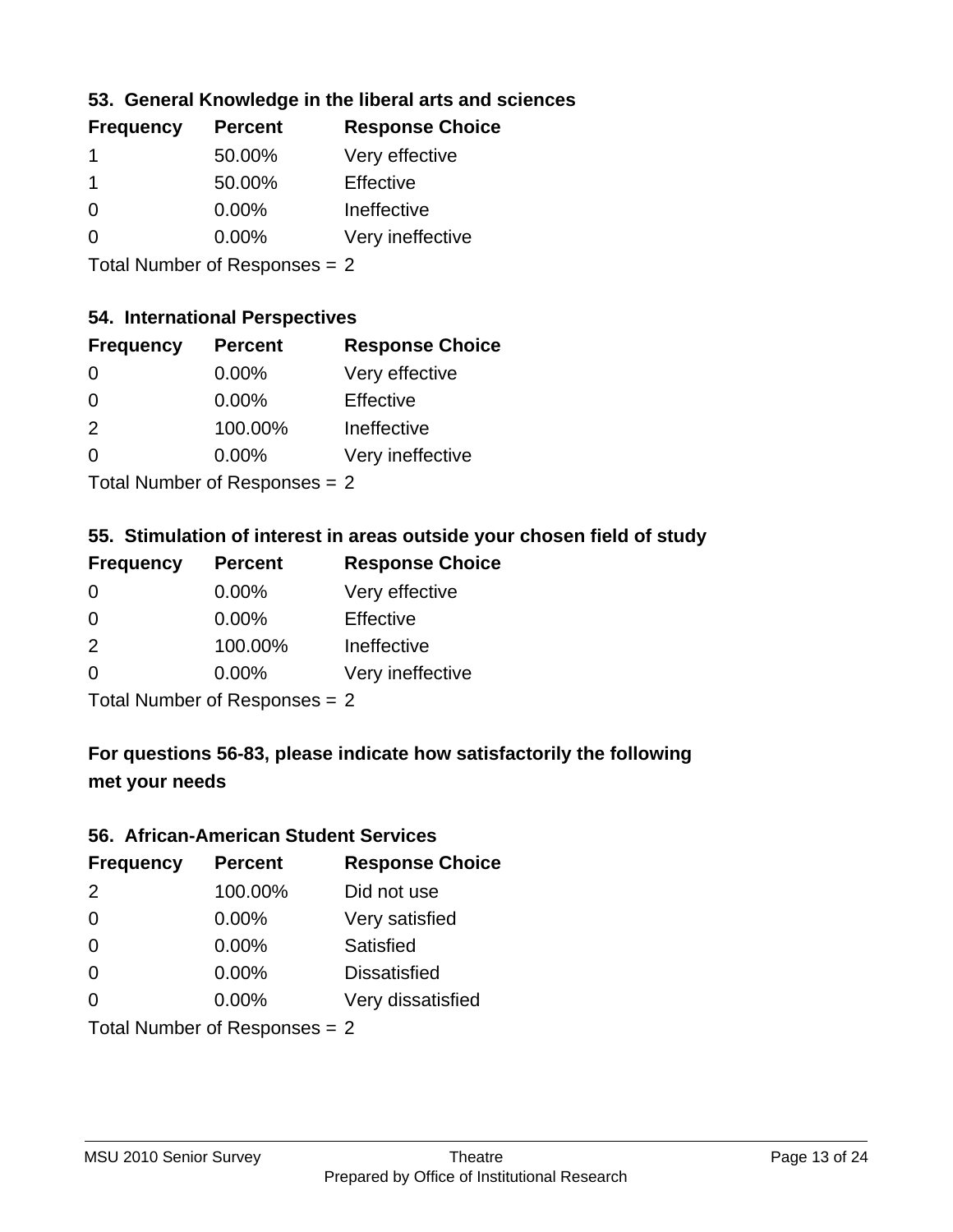#### **57. Career Services Office**

| <b>Frequency</b> | <b>Percent</b> | <b>Response Choice</b> |
|------------------|----------------|------------------------|
| 1                | 50.00%         | Did not use            |
|                  | $0.00\%$       | Very satisfied         |
|                  | 50.00%         | Satisfied              |
|                  | $0.00\%$       | <b>Dissatisfied</b>    |
|                  | $0.00\%$       | Very dissatisfied      |
|                  |                |                        |

Total Number of Responses = 2

## **58. Counseling and Testing Center**

| <b>Frequency</b>          | <b>Percent</b> | <b>Response Choice</b> |
|---------------------------|----------------|------------------------|
| 1                         | 50.00%         | Did not use            |
| 0                         | 0.00%          | Very satisfied         |
| 1                         | 50.00%         | <b>Satisfied</b>       |
| 0                         | 0.00%          | <b>Dissatisfied</b>    |
| ∩                         | 0.00%          | Very dissatisfied      |
| Total Number of Desponses |                |                        |

Total Number of Responses = 2

#### **59. Cultural programming and activities**

| <b>Frequency</b> | <b>Percent</b>                | <b>Response Choice</b> |
|------------------|-------------------------------|------------------------|
| 2                | 100.00%                       | Did not use            |
| $\Omega$         | 0.00%                         | Very satisfied         |
| $\Omega$         | 0.00%                         | Satisfied              |
| $\Omega$         | $0.00\%$                      | <b>Dissatisfied</b>    |
| $\Omega$         | $0.00\%$                      | Very dissatisfied      |
|                  | Total Number of Responses = 2 |                        |

### **60. E-study courses**

| <b>Frequency</b> | <b>Percent</b>                  | <b>Response Choice</b> |
|------------------|---------------------------------|------------------------|
| 2                | 100.00%                         | Did not use            |
| $\Omega$         | 0.00%                           | Very satisfied         |
| $\Omega$         | 0.00%                           | Satisfied              |
| $\Omega$         | 0.00%                           | <b>Dissatisfied</b>    |
| $\Omega$         | 0.00%                           | Very dissatisfied      |
|                  | Total Number of Responses $= 2$ |                        |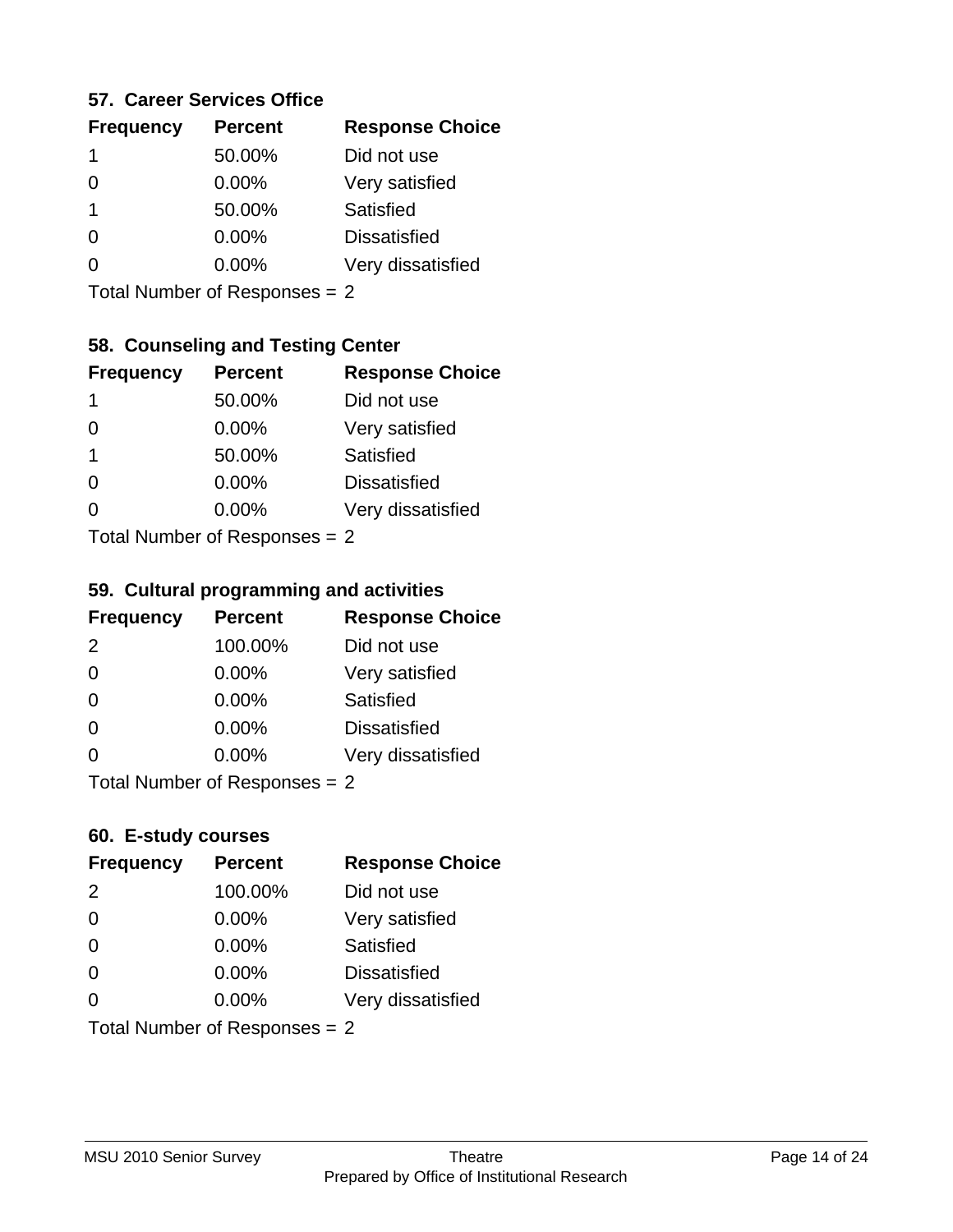#### **61. Food Services**

| <b>Frequency</b> | <b>Percent</b> | <b>Response Choice</b> |
|------------------|----------------|------------------------|
| ∩                | 0.00%          | Did not use            |
| 0                | 0.00%          | Very satisfied         |
|                  | 50.00%         | Satisfied              |
|                  | 50.00%         | <b>Dissatisfied</b>    |
|                  | $0.00\%$       | Very dissatisfied      |
|                  |                |                        |

Total Number of Responses = 2

### **62. Greek life and activities**

| <b>Frequency</b>                | <b>Percent</b> | <b>Response Choice</b> |
|---------------------------------|----------------|------------------------|
|                                 | 0.00%          | Did not use            |
| 0                               | 0.00%          | Very satisfied         |
| 2                               | 100.00%        | Satisfied              |
| $\Omega$                        | 0.00%          | <b>Dissatisfied</b>    |
|                                 | 0.00%          | Very dissatisfied      |
| Total Number of Responses $= 2$ |                |                        |

#### **63. Health Services**

| <b>Frequency</b>          | <b>Percent</b> | <b>Response Choice</b> |
|---------------------------|----------------|------------------------|
| 0                         | 0.00%          | Did not use            |
| $\Omega$                  | $0.00\%$       | Very satisfied         |
| -1                        | 50.00%         | Satisfied              |
| -1                        | 50.00%         | <b>Dissatisfied</b>    |
| $\Omega$                  | $0.00\%$       | Very dissatisfied      |
| Total Number of Desponses |                |                        |

Total Number of Responses = 2

### **64. Honor Societies/Departmental Clubs/Special Interest Organizations**

| <b>Frequency</b>              | <b>Percent</b> | <b>Response Choice</b> |
|-------------------------------|----------------|------------------------|
| $\mathbf 1$                   | 50.00%         | Did not use            |
| $\Omega$                      | $0.00\%$       | Very satisfied         |
| $\overline{\mathbf{1}}$       | 50.00%         | Satisfied              |
| $\Omega$                      | 0.00%          | <b>Dissatisfied</b>    |
| $\Omega$                      | 0.00%          | Very dissatisfied      |
| Total Number of Responses = 2 |                |                        |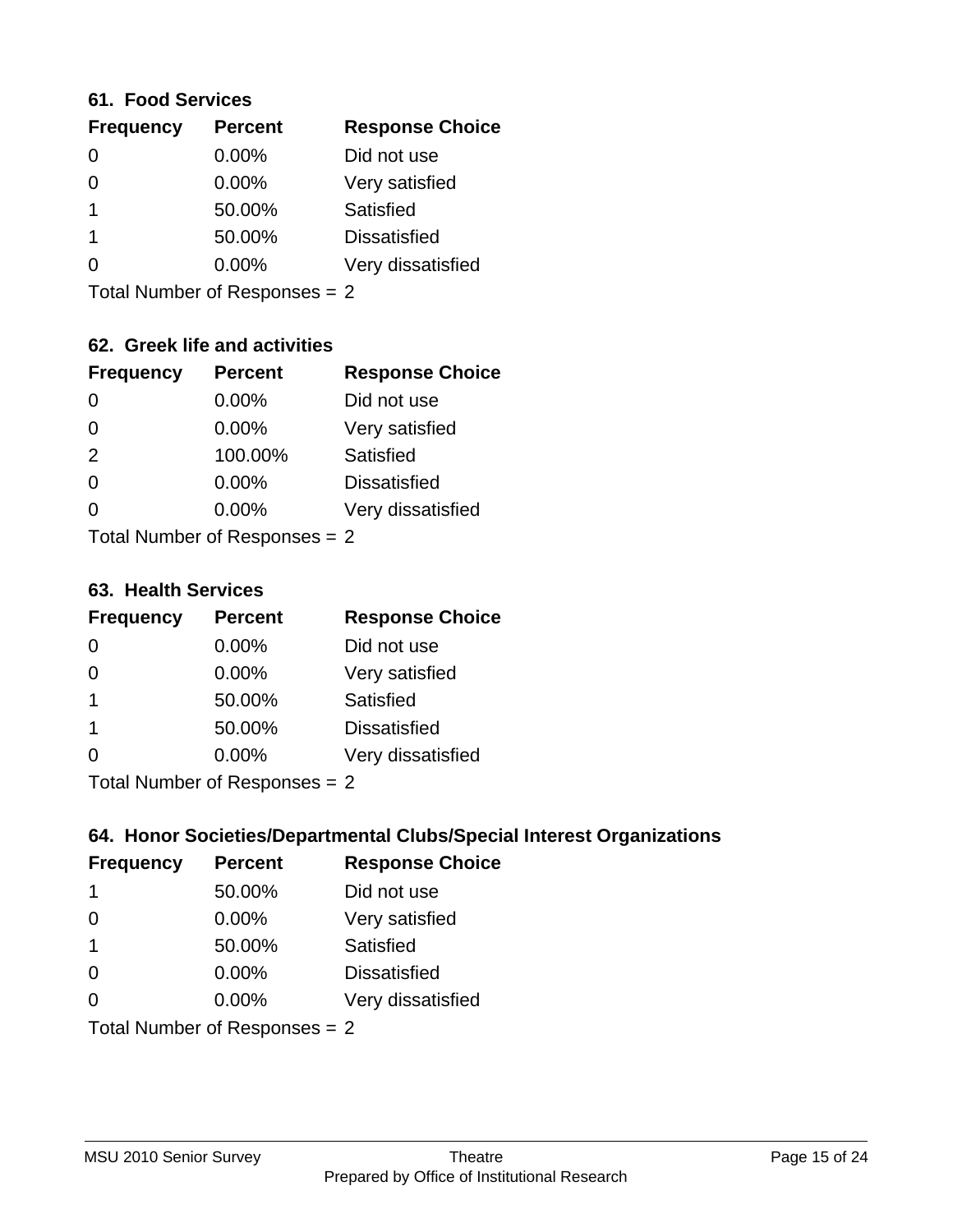#### **65. International Programs and activities**

| <b>Frequency</b> | <b>Percent</b> | <b>Response Choice</b> |
|------------------|----------------|------------------------|
| $\mathcal{P}$    | 100.00%        | Did not use            |
| 0                | $0.00\%$       | Very satisfied         |
| 0                | $0.00\%$       | Satisfied              |
|                  | $0.00\%$       | <b>Dissatisfied</b>    |
|                  | $0.00\%$       | Very dissatisfied      |
|                  |                |                        |

Total Number of Responses = 2

### **66. International student support services**

| <b>Frequency</b>          | <b>Percent</b> | <b>Response Choice</b> |
|---------------------------|----------------|------------------------|
| 2                         | 100.00%        | Did not use            |
| $\Omega$                  | 0.00%          | Very satisfied         |
| $\Omega$                  | $0.00\%$       | <b>Satisfied</b>       |
| $\Omega$                  | 0.00%          | <b>Dissatisfied</b>    |
| 0                         | $0.00\%$       | Very dissatisfied      |
| Total Number of DoEROR 0. |                |                        |

Total Number of Responses = 2

#### **67. Intramural Sports and Recreation**

| <b>Frequency</b>              | <b>Percent</b> | <b>Response Choice</b> |
|-------------------------------|----------------|------------------------|
| 1                             | 50.00%         | Did not use            |
| $\overline{1}$                | 50.00%         | Very satisfied         |
| $\Omega$                      | $0.00\%$       | Satisfied              |
| $\Omega$                      | $0.00\%$       | <b>Dissatisfied</b>    |
| 0                             | $0.00\%$       | Very dissatisfied      |
| $Total Number of Denonce = 2$ |                |                        |

I otal Number of Responses = 2

### **68. Lowry Center/Community College**

| <b>Frequency</b>              | <b>Percent</b> | <b>Response Choice</b> |
|-------------------------------|----------------|------------------------|
| 2                             | 100.00%        | Did not use            |
| $\Omega$                      | 0.00%          | Very satisfied         |
| $\Omega$                      | 0.00%          | Satisfied              |
| $\Omega$                      | 0.00%          | <b>Dissatisfied</b>    |
| $\Omega$                      | $0.00\%$       | Very dissatisfied      |
| Total Number of Responses = 2 |                |                        |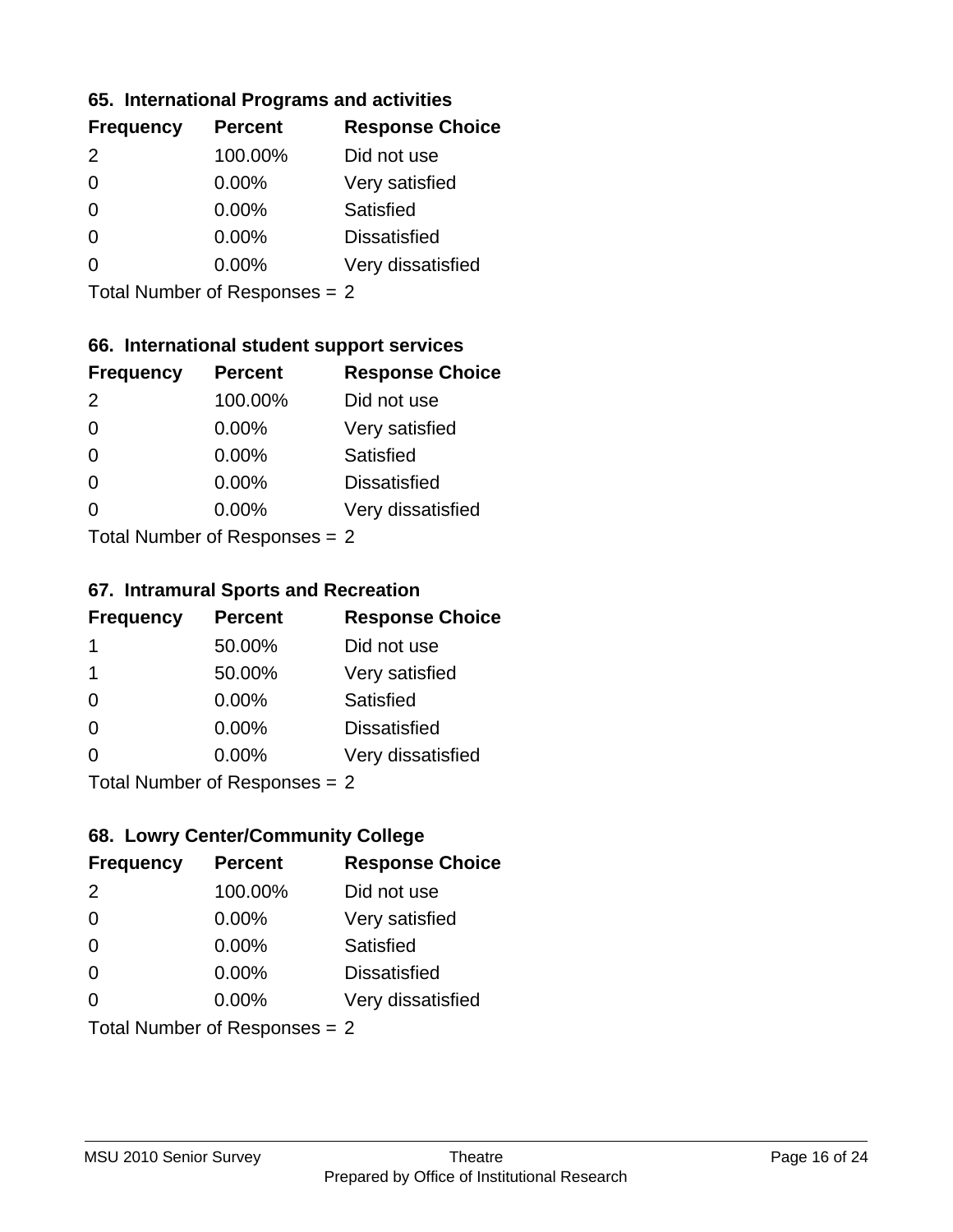### **69. Library**

| <b>Frequency</b> | <b>Percent</b> | <b>Response Choice</b> |
|------------------|----------------|------------------------|
| 0                | 0.00%          | Did not use            |
| 0                | $0.00\%$       | Very satisfied         |
| $\mathcal{P}$    | 100.00%        | Satisfied              |
| $\Omega$         | $0.00\%$       | <b>Dissatisfied</b>    |
| O                | $0.00\%$       | Very dissatisfied      |
|                  |                |                        |

Total Number of Responses = 2

### **70. MAP Report**

| <b>Frequency</b>              | <b>Percent</b> | <b>Response Choice</b> |
|-------------------------------|----------------|------------------------|
|                               | 0.00%          | Did not use            |
| 0                             | 0.00%          | Very satisfied         |
| 2                             | 100.00%        | <b>Satisfied</b>       |
| $\Omega$                      | 0.00%          | <b>Dissatisfied</b>    |
| 0                             | $0.00\%$       | Very dissatisfied      |
| Total Number of Responses = 2 |                |                        |

#### **71. MSU Web site**

| <b>Frequency</b>                | <b>Percent</b> | <b>Response Choice</b> |
|---------------------------------|----------------|------------------------|
| $\Omega$                        | $0.00\%$       | Did not use            |
| $\Omega$                        | 0.00%          | Very satisfied         |
| 2                               | 100.00%        | Satisfied              |
| $\Omega$                        | 0.00%          | <b>Dissatisfied</b>    |
| ∩                               | 0.00%          | Very dissatisfied      |
| Total Number of Responses $= 2$ |                |                        |

### **72. NCAA Sports**

| <b>Frequency</b>                | <b>Percent</b> | <b>Response Choice</b> |
|---------------------------------|----------------|------------------------|
| 1                               | 50.00%         | Did not use            |
| -1                              | 50.00%         | Very satisfied         |
| $\Omega$                        | 0.00%          | Satisfied              |
| $\Omega$                        | 0.00%          | <b>Dissatisfied</b>    |
| $\Omega$                        | 0.00%          | Very dissatisfied      |
| Total Number of Responses $= 2$ |                |                        |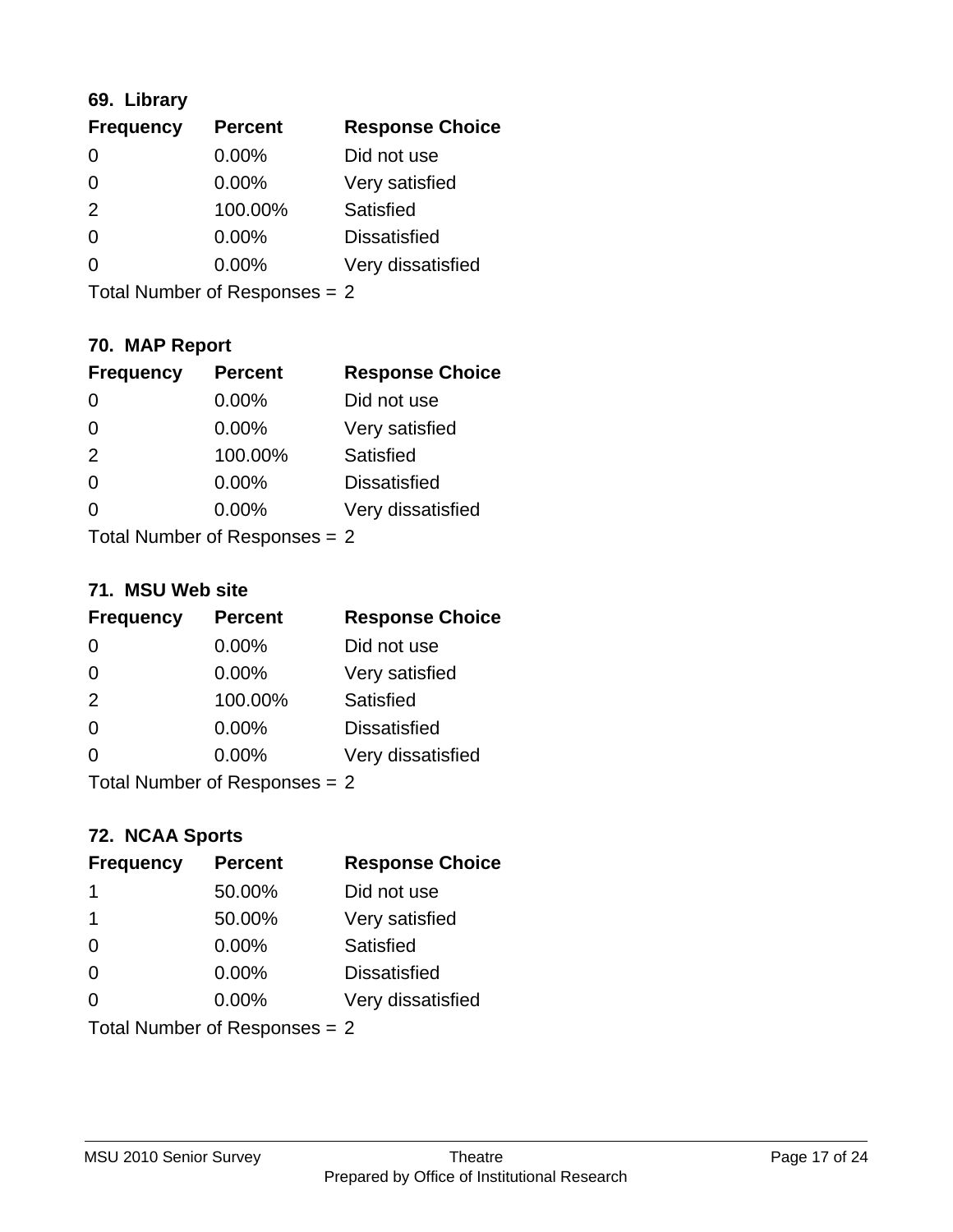#### **73. Online courses that are not e-study**

| <b>Frequency</b> | <b>Percent</b> | <b>Response Choice</b> |
|------------------|----------------|------------------------|
| $\mathcal{P}$    | 100.00%        | Did not use            |
| 0                | $0.00\%$       | Very satisfied         |
| 0                | $0.00\%$       | Satisfied              |
|                  | $0.00\%$       | <b>Dissatisfied</b>    |
|                  | $0.00\%$       | Very dissatisfied      |
|                  |                |                        |

Total Number of Responses = 2

## **74. Racer Touch Registration**

| <b>Frequency</b>          | <b>Percent</b> | <b>Response Choice</b> |
|---------------------------|----------------|------------------------|
| $\Omega$                  | 0.00%          | Did not use            |
| $\Omega$                  | 0.00%          | Very satisfied         |
| $\Omega$                  | $0.00\%$       | Satisfied              |
| 2                         | 100.00%        | <b>Dissatisfied</b>    |
| 0                         | $0.00\%$       | Very dissatisfied      |
| Total Number of DoEROR 0. |                |                        |

Total Number of Responses = 2

#### **75. Residential College programming and activities**

| <b>Frequency</b>               | <b>Percent</b> | <b>Response Choice</b> |
|--------------------------------|----------------|------------------------|
| 0                              | $0.00\%$       | Did not use            |
| -1                             | 50.00%         | Very satisfied         |
| $\Omega$                       | $0.00\%$       | Satisfied              |
| -1                             | 50.00%         | <b>Dissatisfied</b>    |
| $\Omega$                       | $0.00\%$       | Very dissatisfied      |
| Total Number of Decreases $-2$ |                |                        |

I otal Number of Responses = 2

### **76. Scholarships/grants/student employment**

| <b>Frequency</b>              | <b>Percent</b> | <b>Response Choice</b> |
|-------------------------------|----------------|------------------------|
| 0                             | 0.00%          | Did not use            |
| $\Omega$                      | 0.00%          | Very satisfied         |
| 2                             | 100.00%        | Satisfied              |
| $\Omega$                      | 0.00%          | <b>Dissatisfied</b>    |
| $\Omega$                      | 0.00%          | Very dissatisfied      |
| Total Number of Responses = 2 |                |                        |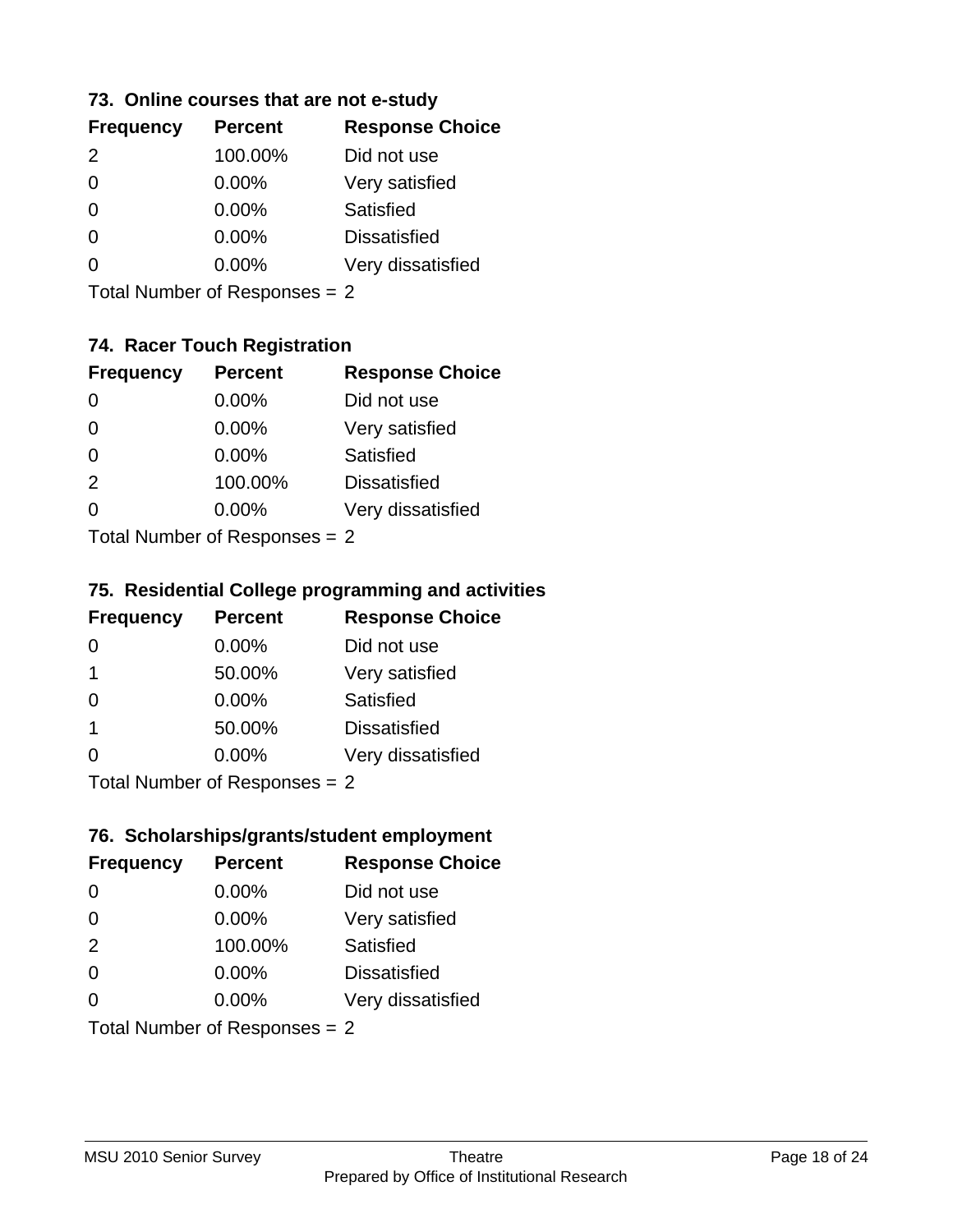# **77. Security Services**

| <b>Frequency</b> | <b>Percent</b> | <b>Response Choice</b> |
|------------------|----------------|------------------------|
| 0                | $0.00\%$       | Did not use            |
|                  | 50.00%         | Very satisfied         |
|                  | 50.00%         | Satisfied              |
| 0                | $0.00\%$       | <b>Dissatisfied</b>    |
|                  | $0.00\%$       | Very dissatisfied      |
|                  |                |                        |

Total Number of Responses = 2

### **78. Services for non-traditional students**

| <b>Frequency</b>          | <b>Percent</b> | <b>Response Choice</b> |
|---------------------------|----------------|------------------------|
| 2                         | 100.00%        | Did not use            |
| $\Omega$                  | 0.00%          | Very satisfied         |
| $\Omega$                  | 0.00%          | Satisfied              |
| $\Omega$                  | 0.00%          | <b>Dissatisfied</b>    |
| $\Omega$                  | 0.00%          | Very dissatisfied      |
| Total Number of DoEROR 0. |                |                        |

Total Number of Responses = 2

### **79. Student Support Services (Trio)**

| <b>Frequency</b>           | <b>Percent</b> | <b>Response Choice</b> |
|----------------------------|----------------|------------------------|
| 2                          | 100.00%        | Did not use            |
| $\Omega$                   | 0.00%          | Very satisfied         |
| $\Omega$                   | 0.00%          | <b>Satisfied</b>       |
| $\Omega$                   | 0.00%          | <b>Dissatisfied</b>    |
| $\Omega$                   | 0.00%          | Very dissatisfied      |
| Total Number of Denonone – |                |                        |

I otal Number of Responses = 2

### **80. Student PIN System**

| <b>Frequency</b>              | <b>Percent</b> | <b>Response Choice</b> |
|-------------------------------|----------------|------------------------|
| 0                             | 0.00%          | Did not use            |
| $\Omega$                      | 0.00%          | Very satisfied         |
| -1                            | 50.00%         | Satisfied              |
| $\overline{\mathbf{1}}$       | 50.00%         | <b>Dissatisfied</b>    |
| ∩                             | $0.00\%$       | Very dissatisfied      |
| Total Number of Responses = 2 |                |                        |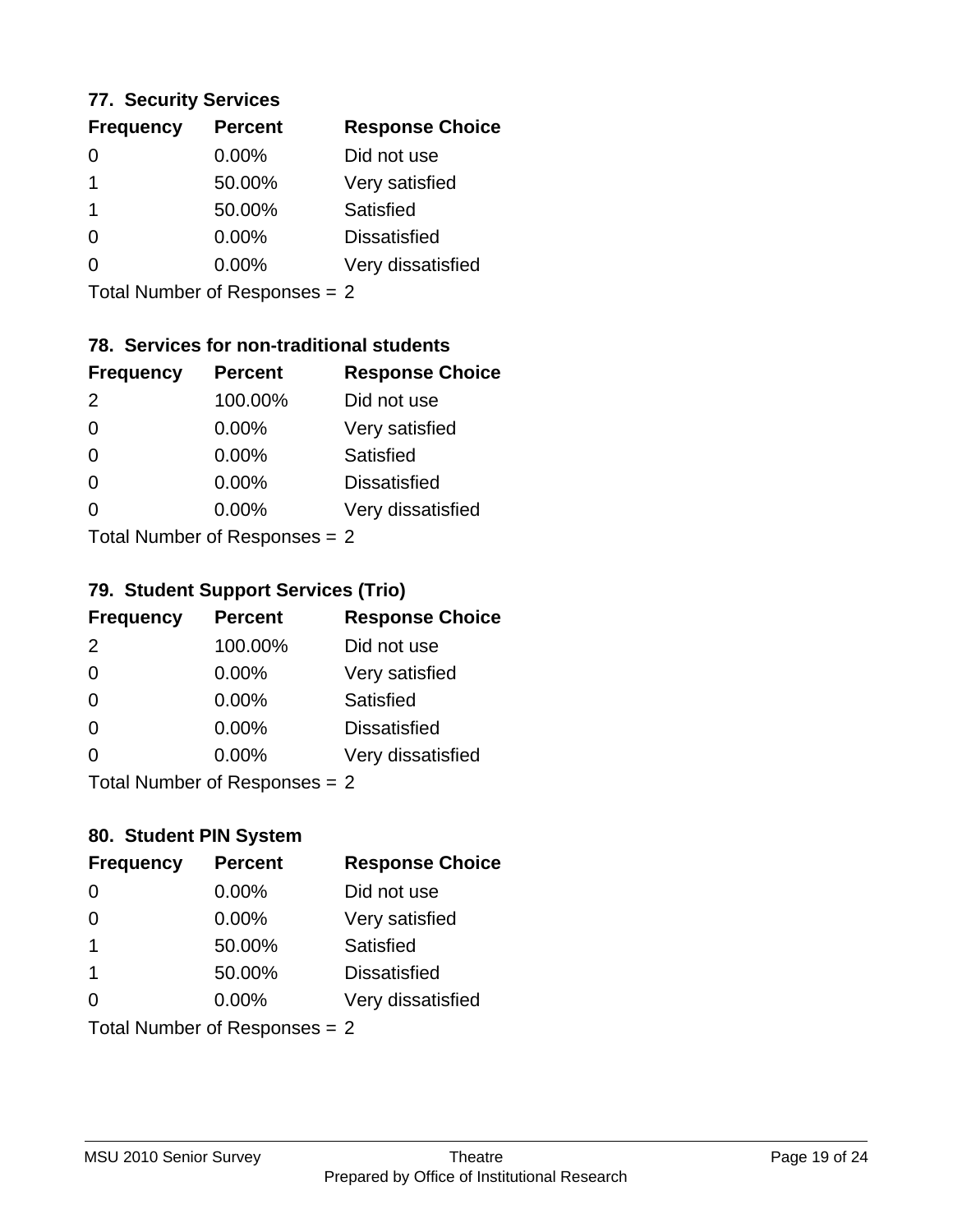### **81. Student Records/Transcript Services**

| <b>Frequency</b> | <b>Percent</b> | <b>Response Choice</b> |
|------------------|----------------|------------------------|
| 0                | 0.00%          | Did not use            |
| 0                | 0.00%          | Very satisfied         |
| 1                | 50.00%         | Satisfied              |
| 1                | 50.00%         | <b>Dissatisfied</b>    |
|                  | $0.00\%$       | Very dissatisfied      |

Total Number of Responses = 2

### **82. Computer and Internet access for study and research needs**

| <b>Frequency</b>           | <b>Percent</b> | <b>Response Choice</b> |  |
|----------------------------|----------------|------------------------|--|
| 1                          | 50.00%         | Did not use            |  |
| 0                          | 0.00%          | Very satisfied         |  |
| $\Omega$                   | 0.00%          | Satisfied              |  |
| 1                          | 50.00%         | <b>Dissatisfied</b>    |  |
| O                          | $0.00\%$       | Very dissatisfied      |  |
| Tatal Number of Desperance |                |                        |  |

Total Number of Responses = 2

#### **83. Women's Center**

| <b>Frequency</b>           | <b>Percent</b> | <b>Response Choice</b> |
|----------------------------|----------------|------------------------|
| -1                         | 50.00%         | Did not use            |
| $\Omega$                   | $0.00\%$       | Very satisfied         |
| $\Omega$                   | $0.00\%$       | Satisfied              |
| $\overline{1}$             | 50.00%         | <b>Dissatisfied</b>    |
| ∩                          | $0.00\%$       | Very dissatisfied      |
| Total Number of Deepersoon |                |                        |

Total Number of Responses = 2

### **84. To what extent did you participate in Residential College activities?**

| <b>Frequency</b> | <b>Percent</b>                | <b>Response Choice</b> |
|------------------|-------------------------------|------------------------|
| -1               | 50.00%                        | Did not participate    |
| $\Omega$         | 0.00%                         | Frequently             |
| $\overline{1}$   | 50.00%                        | Occasionally           |
| 0                | $0.00\%$                      | Seldom                 |
|                  | Total Number of Responses = 2 |                        |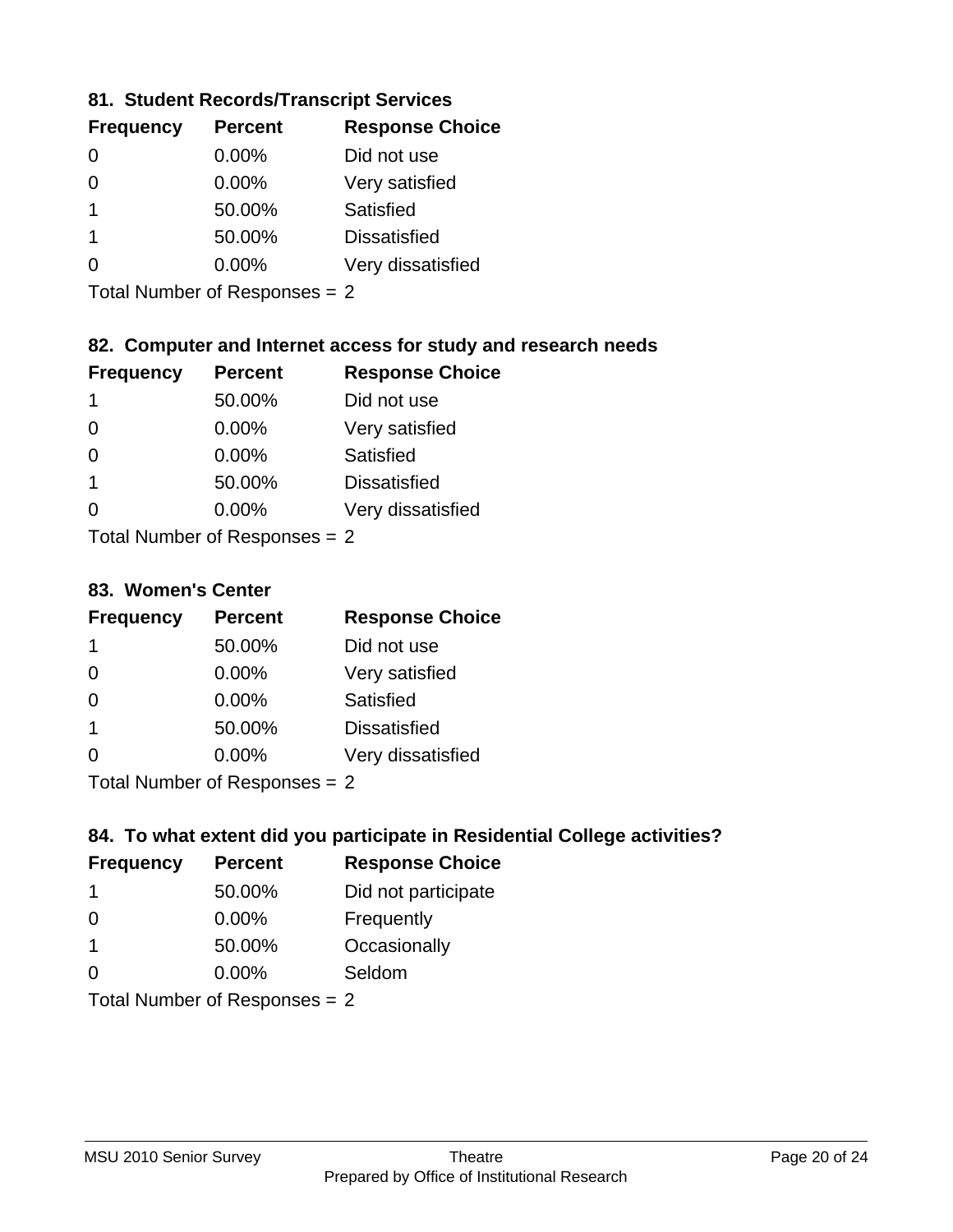| <b>Frequency</b> | <b>Percent</b> | <b>Response Choice</b>                 |
|------------------|----------------|----------------------------------------|
| 0                | $0.00\%$       | Not familiar with Residential Colleges |
| $\overline{0}$   | $0.00\%$       | Very positive                          |
| -2               | 100.00%        | Positive                               |
| 0                | $0.00\%$       | <b>Negative</b>                        |
| $\overline{0}$   | 0.00%          | Very negative                          |
|                  |                |                                        |

**85. Which phrase best describes your opinion of Residential Colleges?**

Total Number of Responses = 2

#### **Questions 86-95**

**University Graduate." Please indicate how effective your MSU experience was in The University has formulated ten desired "Characteristics of the Murray State enhancing your abilities in each area.**

**86. Engage in mature, independent and creative thought and express that thought effectively in oral and written communication;**

| <b>Percent</b> | <b>Response Choice</b> |
|----------------|------------------------|
| $0.00\%$       | Very effective         |
| 100.00%        | Effective              |
| $0.00\%$       | Ineffective            |
| $0.00\%$       | Very ineffective       |
|                |                        |

Total Number of Responses = 2

**87. Understand and apply the critical and scientific methodologies that** 

**academic disciplines employ to discover knowledge and ascertain its validity;**

| <b>Frequency</b> | <b>Percent</b>                                                                                                 | <b>Response Choice</b> |
|------------------|----------------------------------------------------------------------------------------------------------------|------------------------|
| 0                | 0.00%                                                                                                          | Very effective         |
| $\overline{1}$   | 50.00%                                                                                                         | Effective              |
| $\mathbf 1$      | 50.00%                                                                                                         | Ineffective            |
| $\Omega$         | 0.00%                                                                                                          | Very ineffective       |
|                  | The INDIAN Contract Contract in the Contract of Contract of Contract of Contract of Contract of Contract of Co |                        |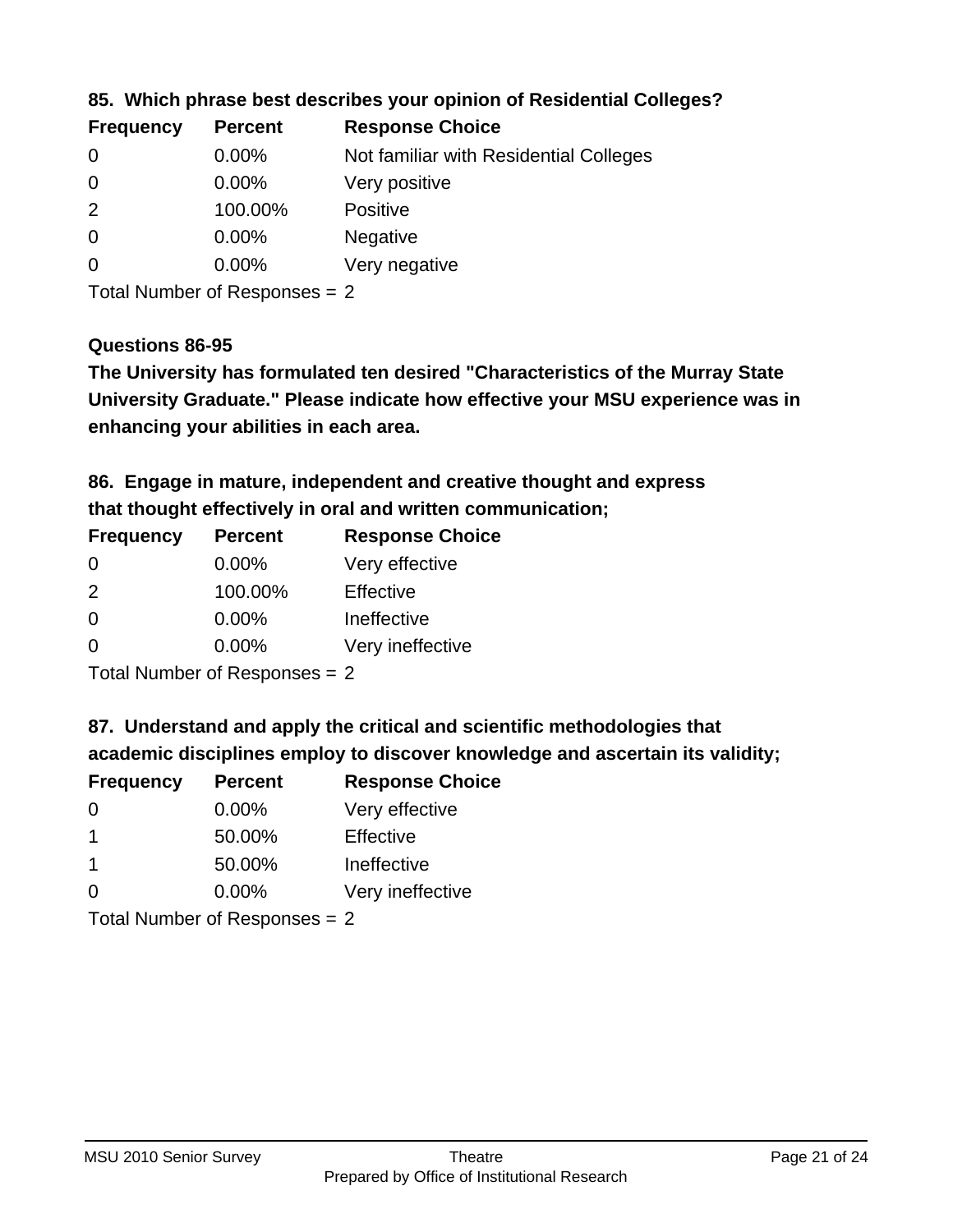#### **88. Apply sound standards of information gathering, analysis and evaluation to reach logical decisions;**

| <b>Percent</b> | <b>Response Choice</b> |  |
|----------------|------------------------|--|
| $0.00\%$       | Very effective         |  |
| 100.00%        | Effective              |  |
| 0.00%          | Ineffective            |  |
| 0.00%          | Very ineffective       |  |
|                |                        |  |

Total Number of Responses = 2

# **89. Understand the roles and applications of science and technology in the solution of the problems of a changing world;**

| <b>Frequency</b> | <b>Percent</b>             | <b>Response Choice</b> |
|------------------|----------------------------|------------------------|
| $\Omega$         | $0.00\%$                   | Very effective         |
| $\Omega$         | 0.00%                      | Effective              |
| 2                | 100.00%                    | Ineffective            |
| $\Omega$         | 0.00%                      | Very ineffective       |
|                  | Tetal Number of Desperance |                        |

Total Number of Responses = 2

# **90. Demonstrate a critical understanding of the world's historical, literary, philosophical, and artistic traditions;**

| <b>Frequency</b> | <b>Percent</b> | <b>Response Choice</b> |
|------------------|----------------|------------------------|
| 0                | 0.00%          | Very effective         |
| $\Omega$         | 0.00%          | Effective              |
| 2                | 100.00%        | Ineffective            |
| ∩                | 0.00%          | Very ineffective       |
|                  |                |                        |

Total Number of Responses = 2

# **91. Understand the dynamics of cultural diversity, of competing economic and political systems, and of complex moral and ethical issues;**

| <b>Frequency</b>     | <b>Percent</b>                  | <b>Response Choice</b> |
|----------------------|---------------------------------|------------------------|
| $\Omega$             | $0.00\%$                        | Very effective         |
| $\mathbf 1$          | 50.00%                          | Effective              |
| $\blacktriangleleft$ | 50.00%                          | Ineffective            |
| $\Omega$             | $0.00\%$                        | Very ineffective       |
|                      | Total Number of Responses $= 2$ |                        |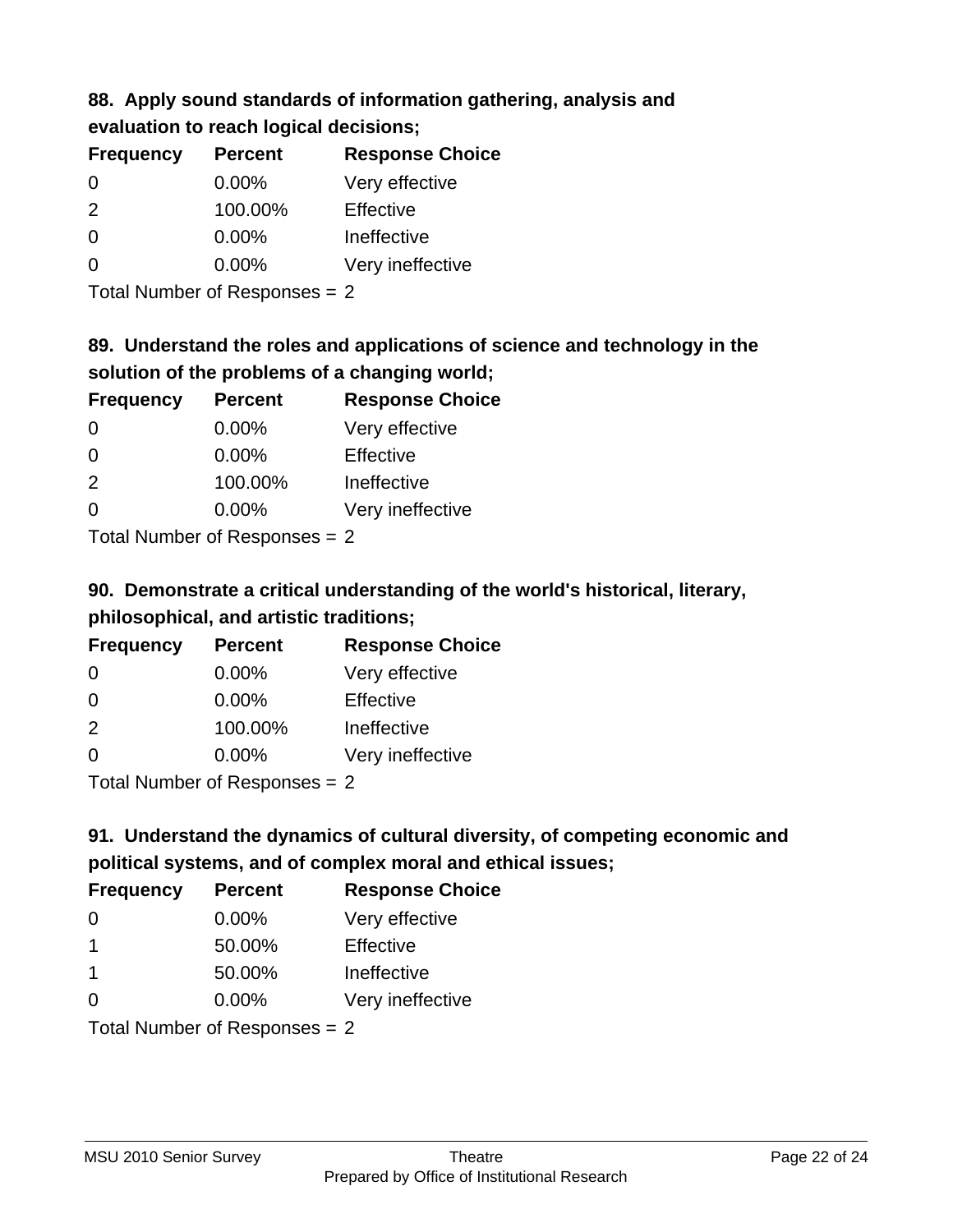## **92. Understand the nature of and engage in ethical behavior and**

## **responsible citizenship;**

| <b>Frequency</b> | <b>Percent</b> | <b>Response Choice</b> |
|------------------|----------------|------------------------|
|                  | 50.00%         | Very effective         |
| 0                | $0.00\%$       | Effective              |
|                  | 50.00%         | Ineffective            |
| O                | 0.00%          | Very ineffective       |
|                  |                |                        |

Total Number of Responses = 2

# **93. Understand the importance of the behaviors necessary to maintain a healthy lifestyle;**

| <b>Frequency</b> | <b>Percent</b>                                                | <b>Response Choice</b> |
|------------------|---------------------------------------------------------------|------------------------|
|                  | 50.00%                                                        | Very effective         |
| -1               | 50.00%                                                        | Effective              |
| $\Omega$         | 0.00%                                                         | Ineffective            |
| $\Omega$         | 0.00%                                                         | Very ineffective       |
|                  | $\tau$ and $\tau$ and $\tau$ and $\tau$ and $\tau$ and $\tau$ |                        |

Total Number of Responses = 2

### **94. Demonstrate mastery of a chosen field of study; and**

| <b>Frequency</b> | <b>Percent</b> | <b>Response Choice</b> |
|------------------|----------------|------------------------|
|                  | 50.00%         | Very effective         |
| $\Omega$         | $0.00\%$       | Effective              |
|                  | 50.00%         | Ineffective            |
| $\Omega$         | $0.00\%$       | Very ineffective       |
|                  |                |                        |

Total Number of Responses = 2

### **95. Value intellectual pursuit and continuous learning in a changing world.**

| <b>Frequency</b> | <b>Percent</b>            | <b>Response Choice</b> |
|------------------|---------------------------|------------------------|
|                  | 50.00%                    | Very effective         |
| -1               | 50.00%                    | Effective              |
| $\Omega$         | 0.00%                     | Ineffective            |
| $\Omega$         | 0.00%                     | Very ineffective       |
|                  | Total Number of Deepensee |                        |